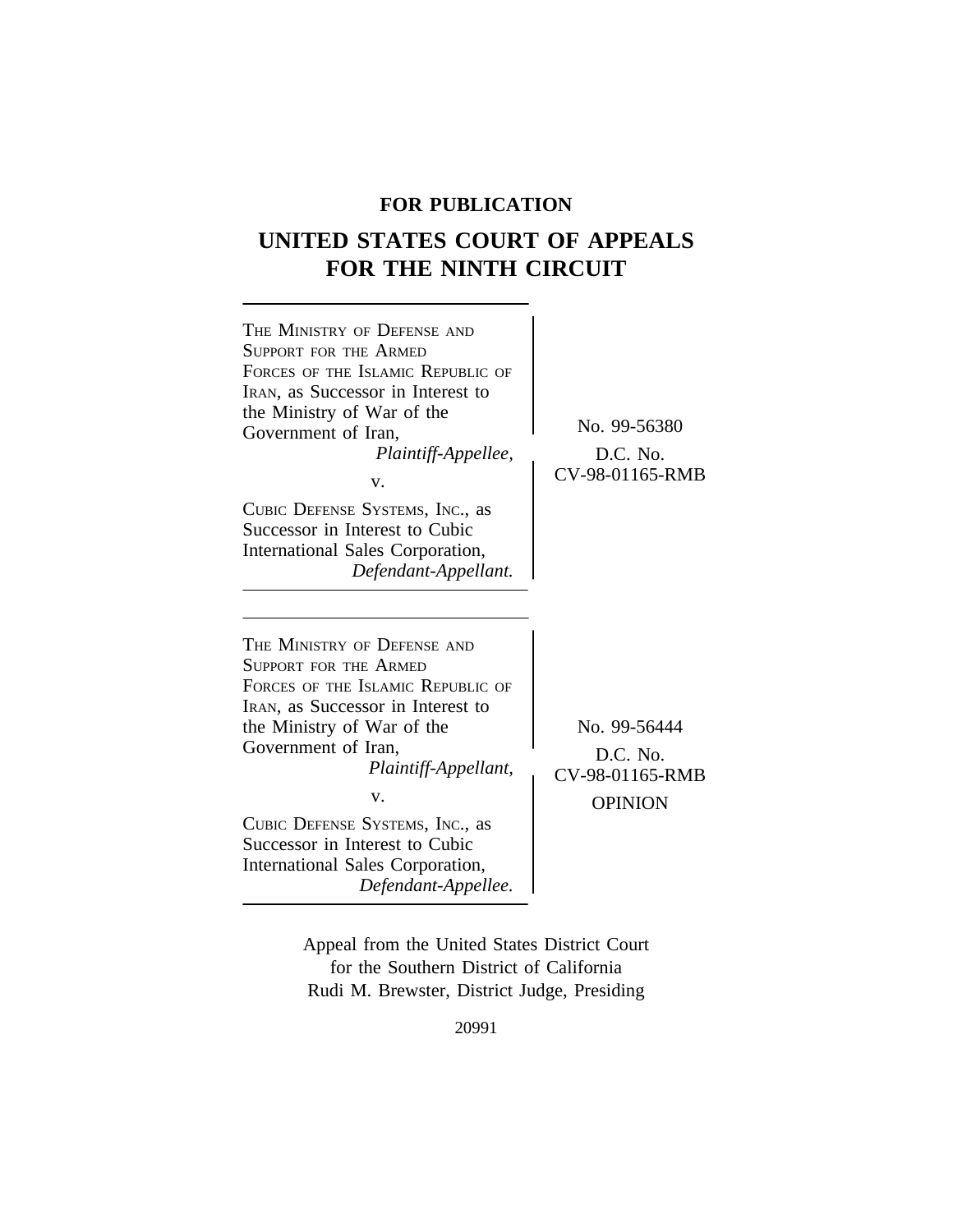Argued and Submitted February 8, 2011—Pasadena, California

Filed December 15, 2011

Before: Alex Kozinski, Chief Judge, Michael Daly Hawkins and Raymond C. Fisher, Circuit Judges.

Opinion by Judge Fisher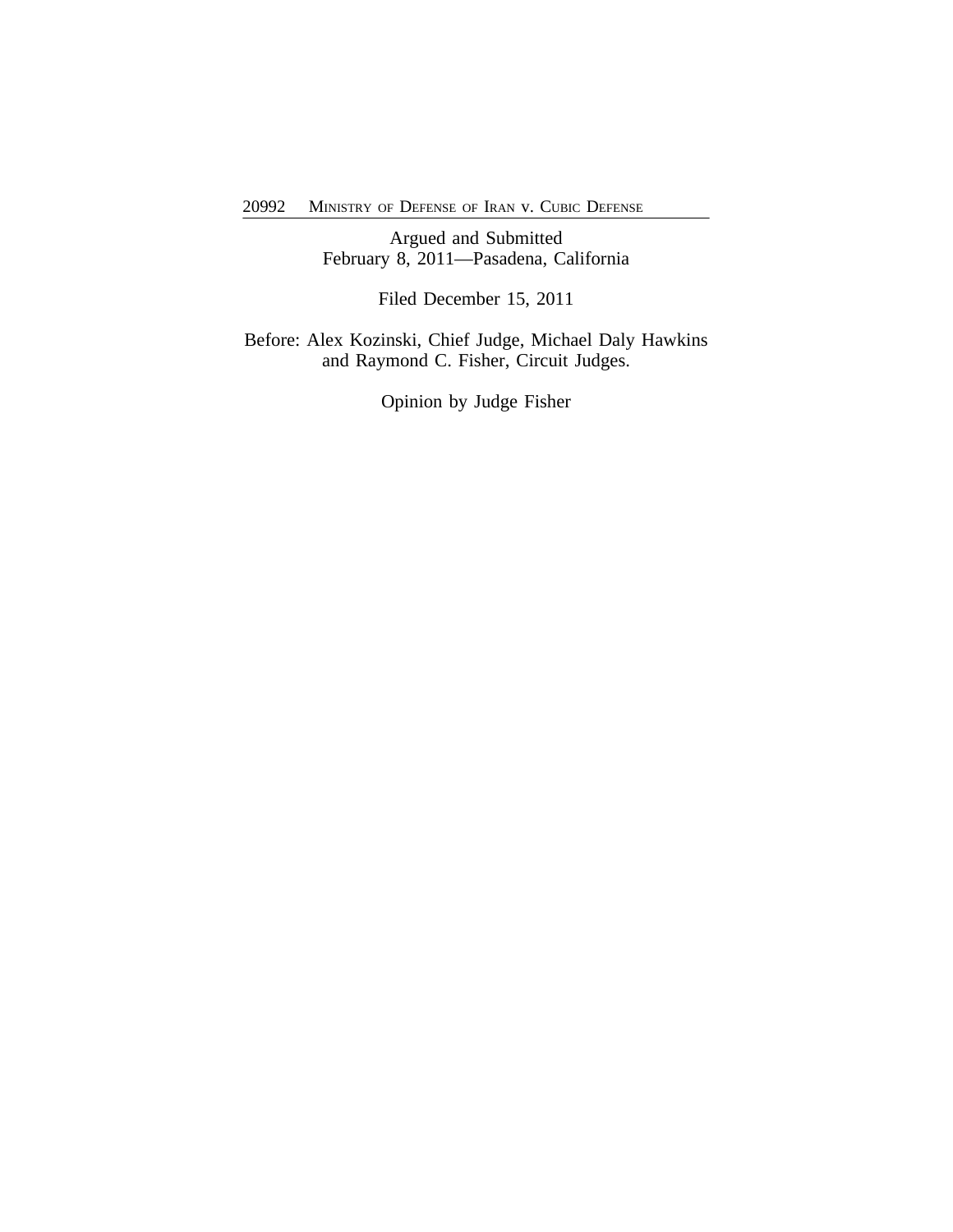## **COUNSEL**

Charles A. Bird (argued) and Michelle A. Herrera, Luce, Forward, Hamilton & Scripps LLP, San Diego, California, for Cubic Defense Systems, Inc.

Mina Almassi, Los Altos Hills, California; Steven W. Kerekes (argued), Pasadena, California, for the Ministry of Defense and Support for the Armed Forces of the Islamic Republic of Iran.

George W. Madison, General Counsel, U.S. Department of the Treasury; Harold Hongju Koh, Legal Adviser, U.S. Department of State; Tony West, Assistant Attorney General; Laura E. Duffy, United States Attorney; Douglas N. Letter and Lewis S. Yelin, Civil Division, U.S. Department of Justice, Washington, D.C., for amicus curiae United States.

## **OPINION**

FISHER, Circuit Judge:

These appeals require us to decide whether confirmation of an arbitration award in favor of the Ministry of Defense and Support for the Armed Forces of the Islamic Republic of Iran is "contrary to the public policy" of the United States under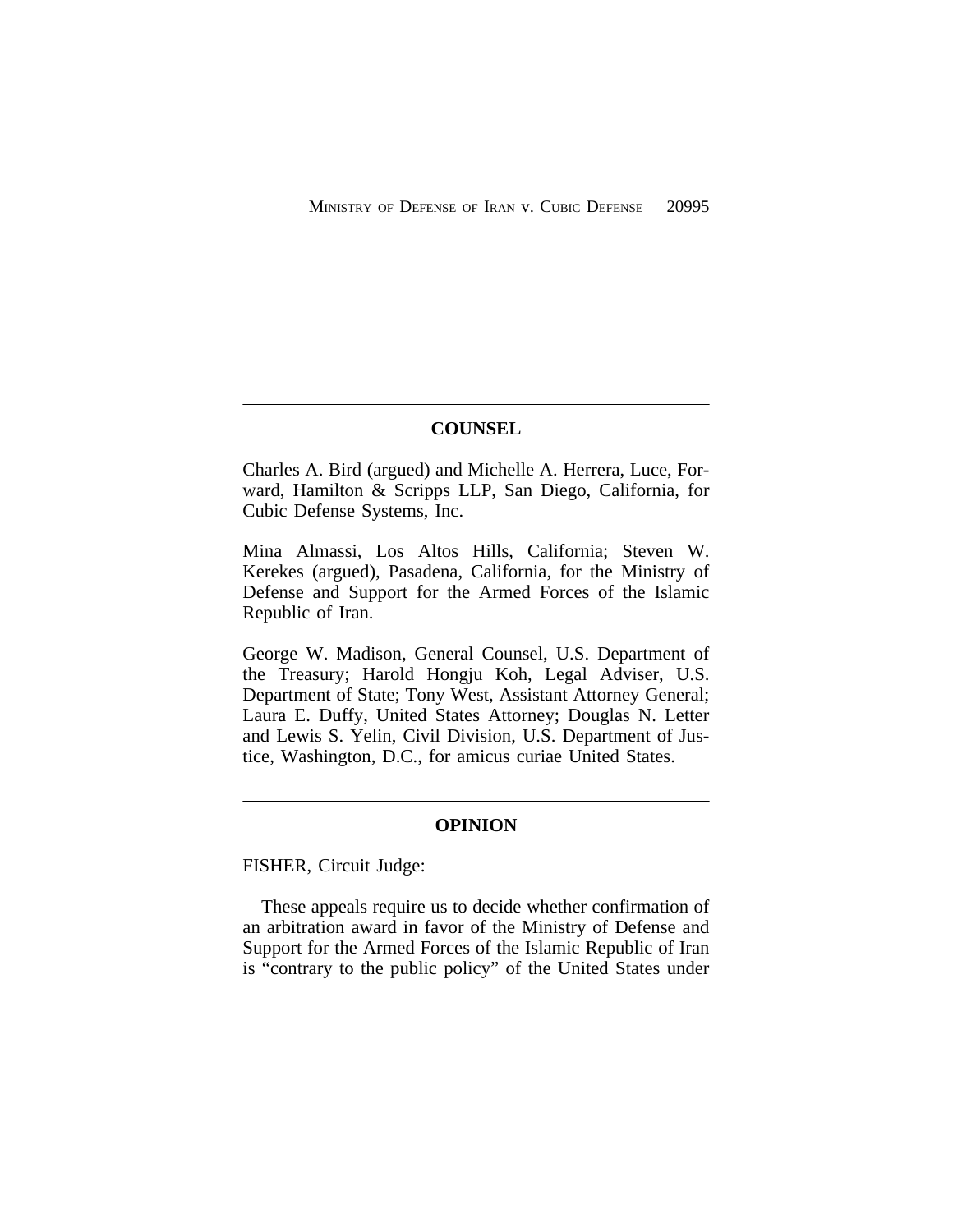the Convention on the Recognition and Enforcement of Foreign Arbitral Awards, known as the "New York Convention." We hold, consistent with the position of the United States as amicus curiae, that confirmation of the award does not violate any public policy of the United States. We also hold that the district court's judgment is a "money judgment" subject to postjudgment interest, and that a district court has discretion to award prejudgment interest and attorney's fees in an action to confirm an arbitration award under the Convention. Accordingly, we affirm the judgment in part, vacate it in part and remand to the district court for reconsideration of the Ministry's motions for prejudgment interest and attorney's fees.

#### **Background**

In 1977, Cubic International Sales Corporation, predecessor in interest to appellant Cubic Defense Systems, Inc. ("Cubic"), a United States corporation, contracted with the Ministry of War of the government of Iran, predecessor of appellee Ministry of Defense and Support for the Armed Forces of the Islamic Republic of Iran ("Ministry"), for sale and service of an air combat maneuvering range for use by Iran's military. The Iranian Revolution resulted in nonperformance of the contracts. Consequently, the parties agreed in 1979 that the contracts would be discontinued and that Cubic would try to resell the equipment, with a later settlement of the accounts. In 1981, Cubic sold a modified version of the equipment to Canada.

In 1982, the Ministry filed breach of contract claims against Cubic with the Iran-United States Claims Tribunal at the Hague. In 1987, that tribunal issued an order stating that it lacked jurisdiction to hear the matter. *See Ministry of Nat'l Def. of the Islamic Republic of Iran v. Gov't of the United States*, 14 Iran-U.S. Cl. Trib. Rep. 276, 1987 WL 503814 (1987).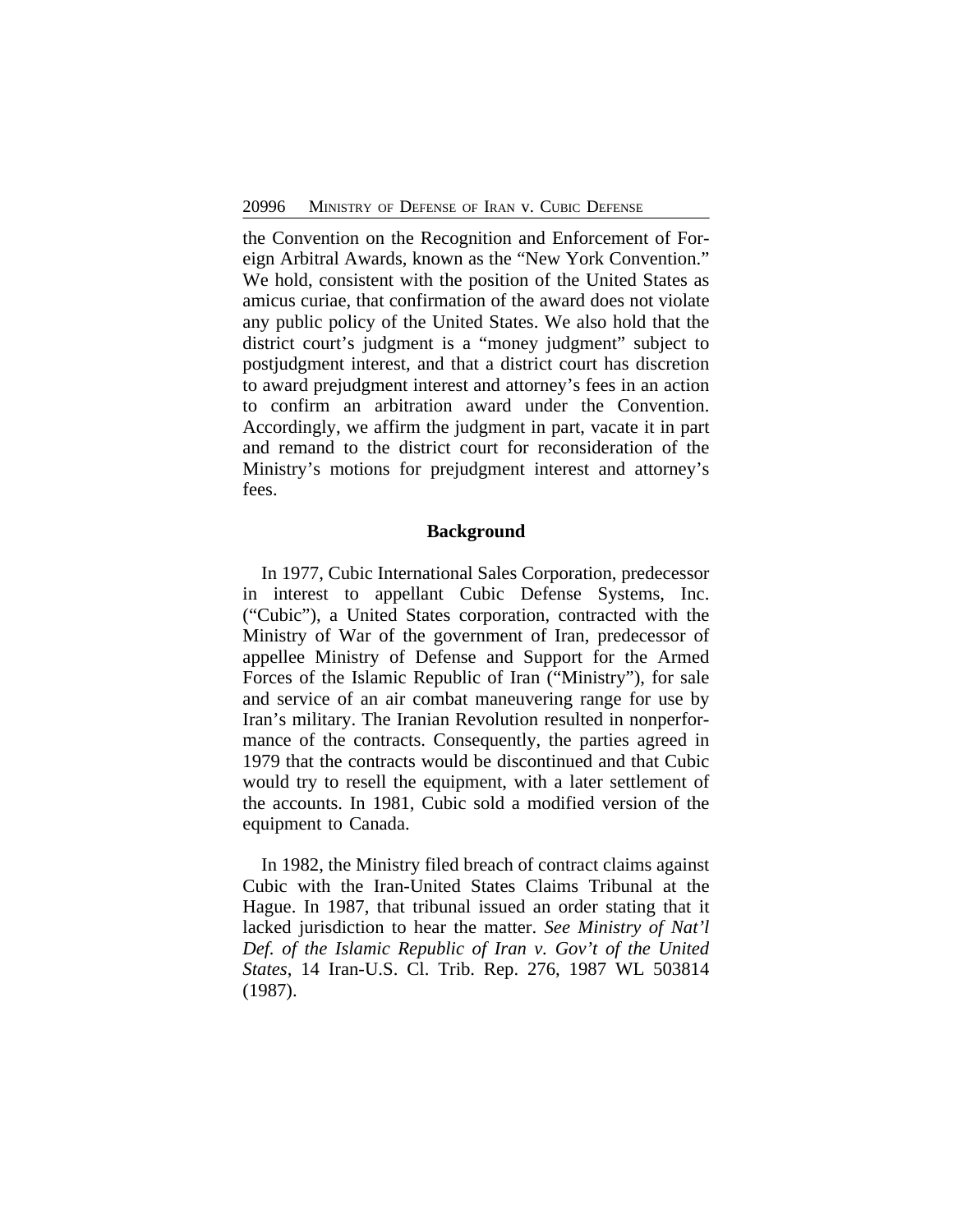In 1991, the Ministry filed a request for arbitration before the International Court of Arbitration of the International Chamber of Commerce (ICC). The ICC, sitting in Switzerland, made a final award in those proceedings in May 1997. The final award makes a net award of \$2,808,519 plus preaward interest in favor of the Ministry. The ICC also directed Cubic to reimburse the Ministry \$60,000 for arbitration costs.

In June 1998, after Cubic failed to pay, the Ministry filed a petition in federal district court to confirm the ICC's award under the New York Convention. *See* 9 U.S.C. § 207.**<sup>1</sup>** The district court issued an order granting the Ministry's petition in December 1998.

The Ministry subsequently filed a motion for prejudgment interest covering the period between the ICC's final award and the district court's confirmation. The motion also requested attorney's fees based on Cubic's alleged failure to comply with the ICC's decision. The district court denied the motion, concluding that prejudgment interest and attorney's fees were unavailable in an action to confirm a foreign arbitration award under the Convention.

The district court entered judgment in August 1999. Cubic timely appealed confirmation of the award, and the Ministry timely cross appealed denial of prejudgment interest and attorney's fees. Proceedings were suspended pending litigation over whether certain judgment creditors of Iran could attach the Ministry's judgment. That litigation has now been concluded. *See Ministry of Def. & Support for Armed Forces*

**<sup>1</sup>**Confirmation is a summary proceeding that converts a final arbitration award into a judgment of the court. *See Yusuf Ahmed Alghanim & Sons v. Toys "R" Us, Inc.*, 126 F.3d 15, 23 (2d Cir. 1997). Once the award is confirmed, the judgment has the same force and effect of a judgment in a civil action and may be enforced by the means available to enforce any other judgment. *See AIG Baker Sterling Heights, LLC v. Am. Multi-Cinema, Inc.*, 579 F.3d 1268, 1273 (11th Cir. 2009) (applying 9 U.S.C. § 13).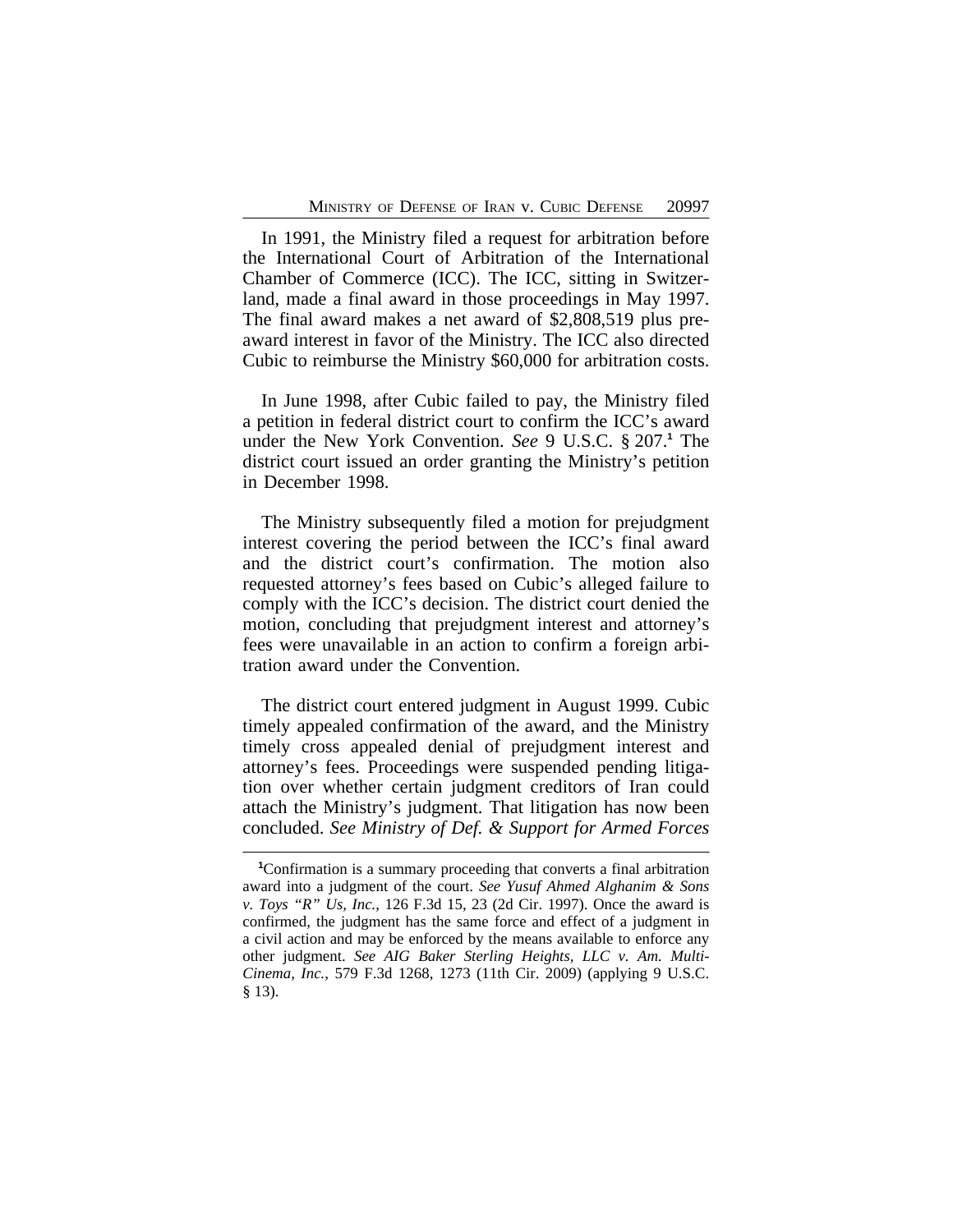*of Islamic Republic of Iran v. Cubic Def. Sys., Inc.*, 236 F. Supp. 2d 1140 (S.D. Cal. 2002), *aff'd*, 385 F.3d 1206 (9th Cir. 2004), *vacated and remanded*, 546 U.S. 450 (2006), *remanded to*, 495 F.3d 1024 (9th Cir. 2007), *rev'd*, 556 U.S. 366 (2009), *remanded to*, 569 F.3d 1004 (9th Cir. 2009).

Following oral argument in February 2011, we invited the United States to express its view on whether confirmation of the ICC's award would be contrary to the public policy of the United States under Article V(2)(b) of the Convention. The United States filed an amicus brief supporting affirmance. We then directed the parties to file supplemental briefs addressing the United States' brief, which they have done. These appeals accordingly are ripe for decision.

#### **DISCUSSION**

Cubic argues that the district court erred by confirming the ICC's award because confirmation is contrary to the public policy of the United States and, in the alternative, because the award has not yet become binding on the parties. Cubic also argues that the district court's judgment is not subject to postjudgment interest because the district court did not specify the dollar amount of the confirmed award. On cross appeal, the Ministry argues that the district court abused its discretion by denying its motion for prejudgment interest and attorney's fees. We address these arguments in turn.

## **I.**

**[1]** Confirmation of foreign arbitration awards is governed by the Convention on the Recognition and Enforcement of Foreign Arbitral Awards, June 10, 1958, 21 U.S.T. 2517, known as the New York Convention, and federal law implementing the Convention, 9 U.S.C. §§ 201-208. Section 207 provides:

Within three years after an arbitral award falling under the Convention is made, any party to the arbi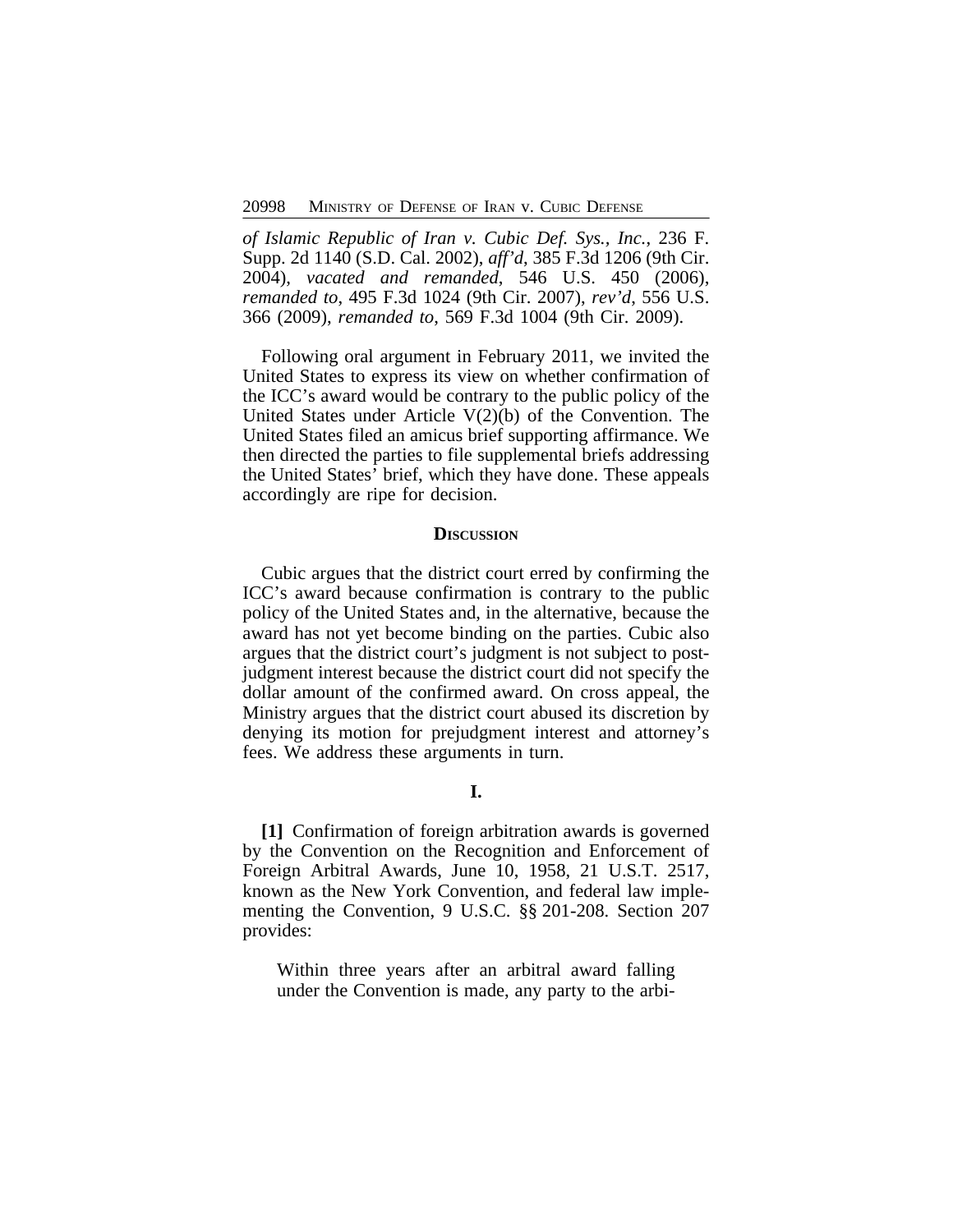tration may apply to any court having jurisdiction under this chapter for an order confirming the award as against any other party to the arbitration. The court shall confirm the award unless it finds one of the grounds for refusal or deferral of recognition or enforcement of the award specified in the said Convention.

## 9 U.S.C. § 207.

**[2]** The seven grounds for refusing to confirm an award are set out in Article V of the Convention.**<sup>2</sup>** These defenses are

1. Recognition and enforcement of the award may be refused, at the request of the party against whom it is invoked, only if that party furnishes to the competent authority where the recognition and enforcement is sought, proof that:

(a) The parties to the agreement referred to in article II were, under the law applicable to them, under some incapacity, or the said agreement is not valid under the law to which the parties have subjected it or, failing any indication thereon, under the law of the country where the award was made; or

(b) The party against whom the award is invoked was not given proper notice of the appointment of the arbitrator or of the arbitration proceedings or was otherwise unable to present his case; or

(c) The award deals with a difference not contemplated by or not falling within the terms of the submission to arbitration, or it contains decisions on matters beyond the scope of the submission to arbitration, provided that, if the decisions on matters submitted to arbitration can be separated from those not so submitted, that part of the award which contains decisions on matters submitted to arbitration may be recognized and enforced; or

(d) The composition of the arbitral authority or the arbitral procedure was not in accordance with the agreement of the parties, or, failing such agreement, was not in accordance with the law of the country where the arbitration took place; or

(e) The award has not yet become binding on the parties, or has been set aside or suspended by a competent authority of the country in which, or under the law of which, that award was made.

**<sup>2</sup>**Article V states: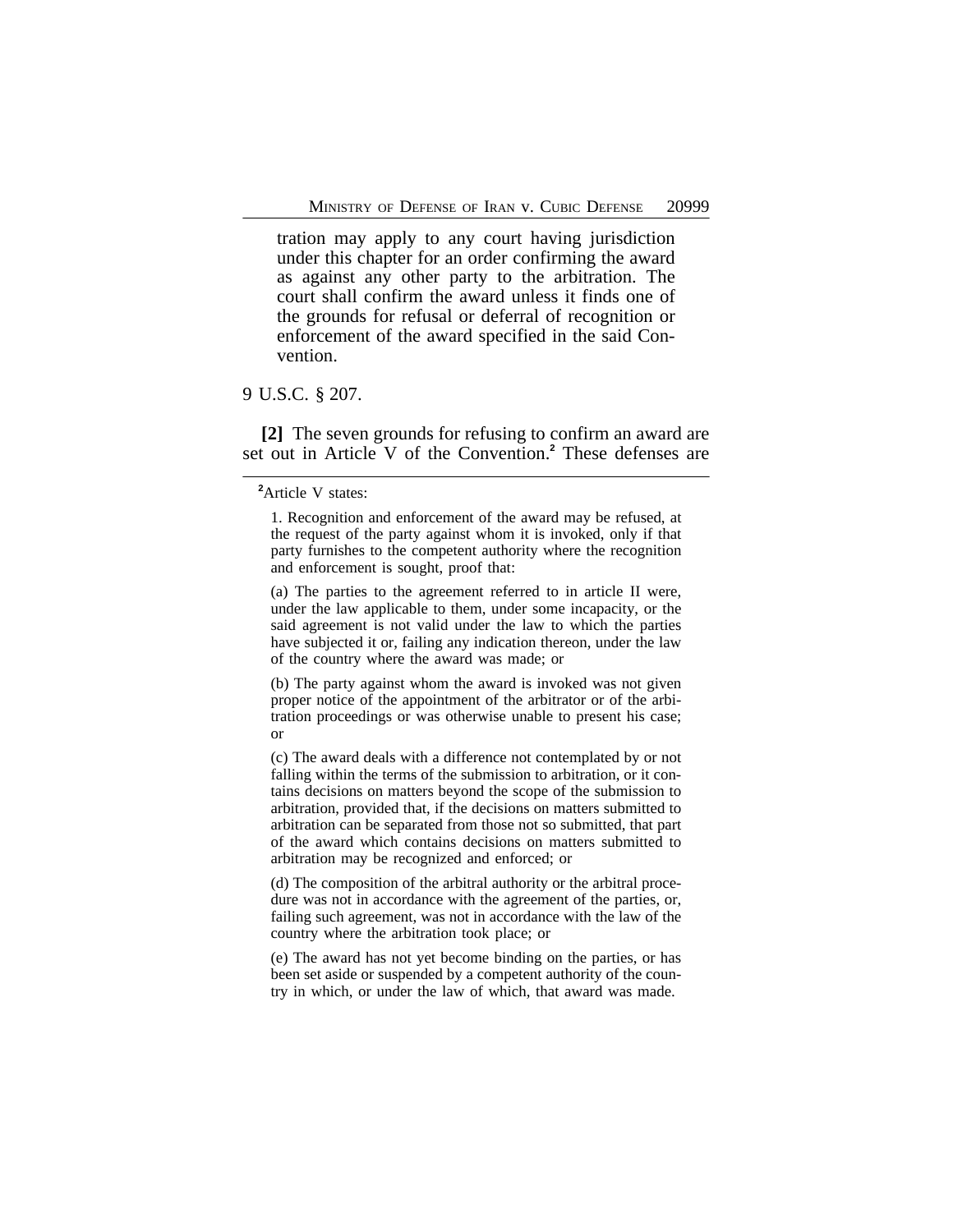construed narrowly, and the party opposing recognition or enforcement bears the burden of establishing that a defense applies. *See Polimaster Ltd. v. RAE Sys., Inc.*, 623 F.3d 832, 836 (9th Cir. 2010).

Cubic invokes two of these defenses here, arguing that "recognition or enforcement of the award would be contrary to the public policy of [the United States]," and, in the alternative, that the "award has not yet become binding on the parties." N.Y. Convention, art. V(1)(e), V(2)(b). Although Cubic did not raise these issues in the district court, we exercise our discretion to consider them for the first time on appeal because they are purely questions of law and do not depend on further factual development of the record. *See Hesse v. Sprint Corp.*, 598 F.3d 581, 590 (9th Cir. 2010). We hold that neither defense applies, and accordingly affirm the district court's confirmation of the ICC's award.

#### **A.**

## **1.**

**[3]** Cubic argues that confirmation of the award would be contrary to the public policy of the United States. The Convention's public policy defense, Article V(2)(b), states:

Recognition and enforcement of an arbitral award may . . . be refused if the competent authority in the country where recognition and enforcement is sought

<sup>2.</sup> Recognition and enforcement of an arbitral award may also be refused if the competent authority in the country where recognition and enforcement is sought finds that:

<sup>(</sup>a) The subject matter of the difference is not capable of settlement by arbitration under the law of that country; or

<sup>(</sup>b) The recognition or enforcement of the award would be contrary to the public policy of that country.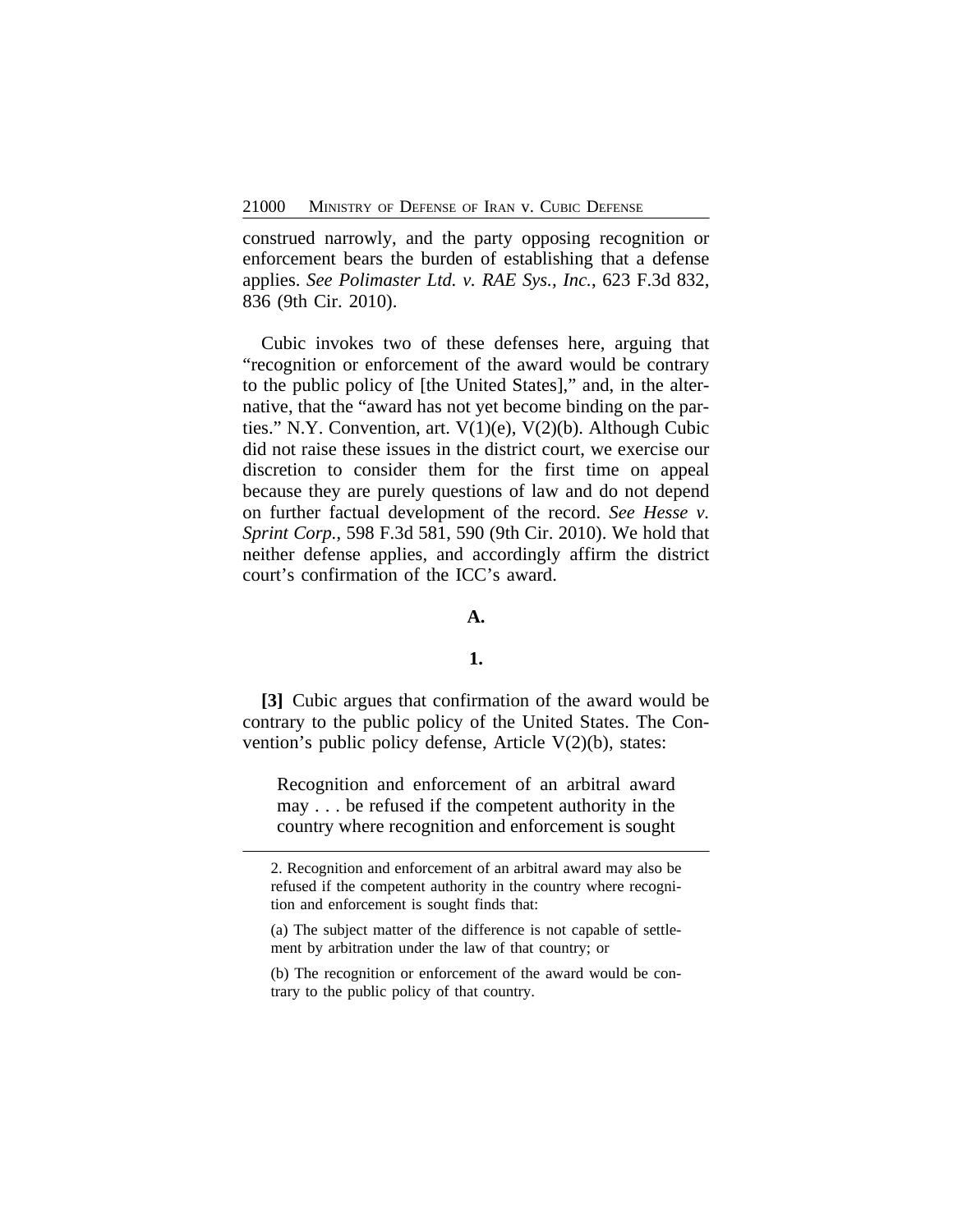finds that . . . (b) The recognition or enforcement of the award would be contrary to the public policy of that country.

#### N.Y. Convention, art. V(2).

**[4]** In recognition of a presumption favoring upholding international arbitration awards under the Convention, this defense is "construed narrowly." *Parsons & Whittemore Overseas Co. v. Societe Generale De L'Industrie Du Papier (RAKTA)*, 508 F.2d 969, 974 (2d Cir. 1974). It applies only when confirmation or enforcement of a foreign arbitration award "would violate the forum state's most basic notions of morality and justice." *Id.*; *accord TermoRio S.A. E.S.P. v. Electranta S.P.*, 487 F.3d 928, 938 (D.C. Cir. 2007); *Admart AG v. Stephen & Mary Birch Found., Inc.*, 457 F.3d 302, 308 (3d Cir. 2006); *Karaha Bodas Co., L.L.C. v. Perusahaan Pertambangan Minyak Dan Gas Bumi Negara*, 364 F.3d 274, 306 (5th Cir. 2004); *Slaney v. Int'l. Amateur Athletic Fed'n*, 244 F.3d 580, 593 (7th Cir. 2001); *M & C Corp. v. Erwin Behr GmbH & Co., KG*, 87 F.3d 844, 851 n.2 (6th Cir. 1996). Although this defense is frequently raised, it "has rarely been successful." Andrew M. Campbell, Annotation, *Refusal to Enforce Foreign Arbitration Awards on Public Policy Grounds*, 144 A.L.R. Fed. 481 (1998 & supp.) (collecting cases).

**2.**

Cubic argues that confirmation of the ICC's award "is contrary to a fundamental public policy of the United States against trade and financial transactions with the Islamic Republic of Iran." As evidence of this policy, Cubic points to the sanctions the United States has imposed on Iran, including the Iranian Assets Control Regulations, 31 C.F.R. pt. 535, the Iranian Transactions Regulations, 31 C.F.R. pt. 560, and the Weapons of Mass Destruction Proliferators Sanctions Regulations (WMD Sanctions Regulations), 31 C.F.R. pt. 544.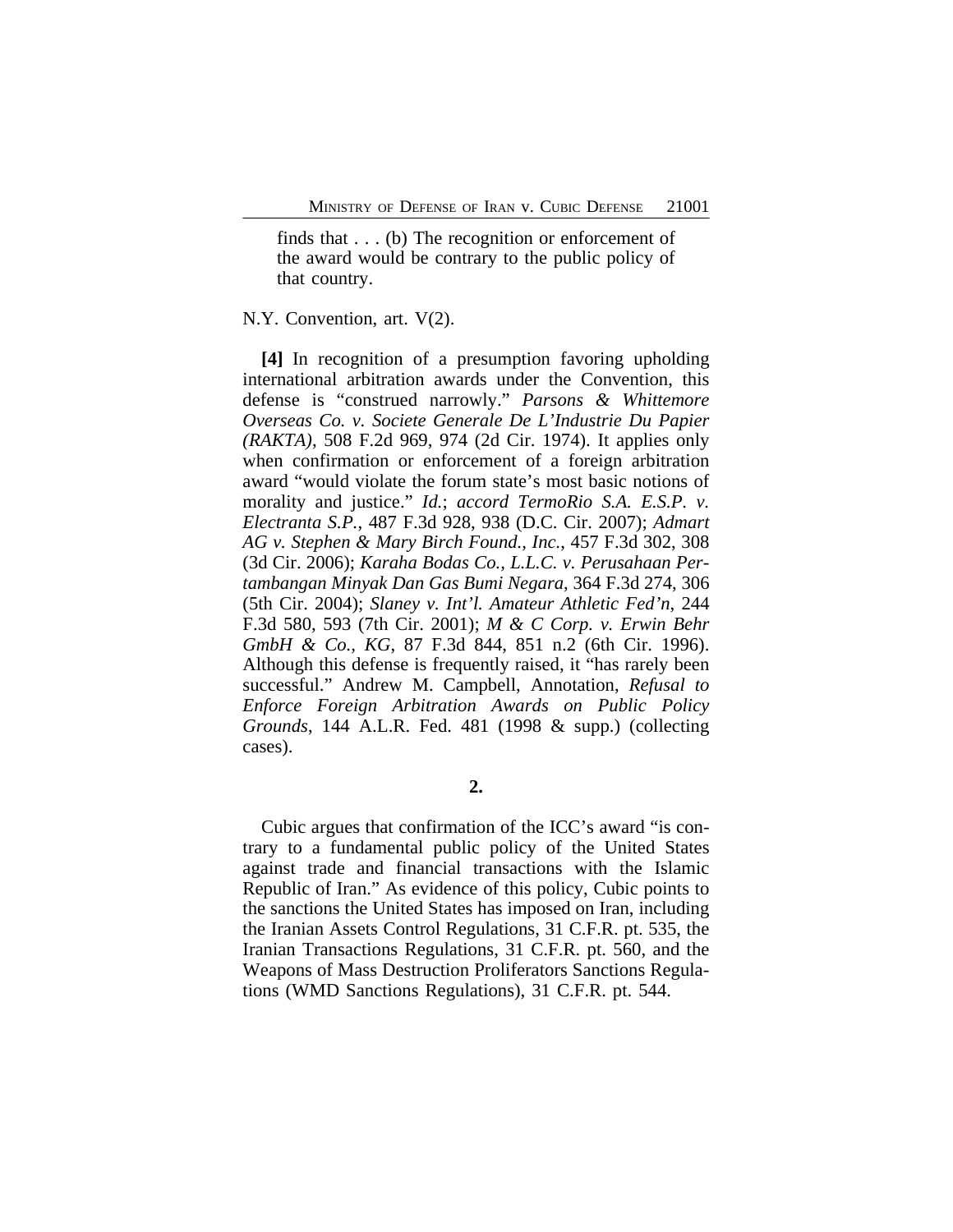Cubic argues that these sanctions regimes are relevant to the public policy analysis for two related reasons. First, the sanctions prohibit Cubic from paying the ICC's award unless the Treasury Department's Office of Foreign Assets Control (OFAC) issues a specific license.**<sup>3</sup>** Cubic contends that the existence of a policy prohibiting *payment* of the award is sufficient to demonstrate the existence of a fundamental public policy against *confirmation* of the award as well. Second, even though the sanctions do not specifically prohibit confirmation of the award, Cubic sees them as evidence of a comprehensive United States policy against trade, investment and economic support for Iran that makes even confirmation of the ICC's award repugnant to the public policy of the United States.

In support of this latter argument, Cubic cites *Bassidji v. Goe*, 413 F.3d 928 (9th Cir. 2005), where we considered the scope and purposes of the Iranian Transactions Regulations — a set of sanctions prohibiting virtually all trade with and investment in Iran by a United States person. *See* 31 C.F.R. §§ 560.201-560.210. *Bassidji* described the regulations as "a means toward the larger end of exerting economic pressure on Iran," in order to induce Iran to abandon policies that the United States deems adverse to its interests. *Bassidji*, 413 U.S. at 934-35. Having thus defined the underlying purposes of the regulations broadly, we suggested that virtually any "transfer of wealth to Iran," or any "payment [that] would

**<sup>3</sup>** *See* 31 C.F.R. § 560.510(a) (providing that OFAC may issue specific licenses "on a case-by-case basis" to authorize transactions related to "the payment of awards of a tribunal" that resolve disputes between the Government of Iran and United States nationals); *see also id.* § 544.507(c) (requiring a specific license for "the enforcement of any . . . judgment . . . purporting to transfer" property of a designated person subject to U.S. jurisdiction); *Designation of Iran's Islamic Revolutionary Guard Corps (IRGC) and Ministry of Defense and Armed Forces Logistics (MODAFL) Pursuant to Executive Order 13,382*, 72 Fed. Reg. 71,991 (Dec. 19, 2007) (making the Ministry a designated person under the WMD Sanctions Regulations).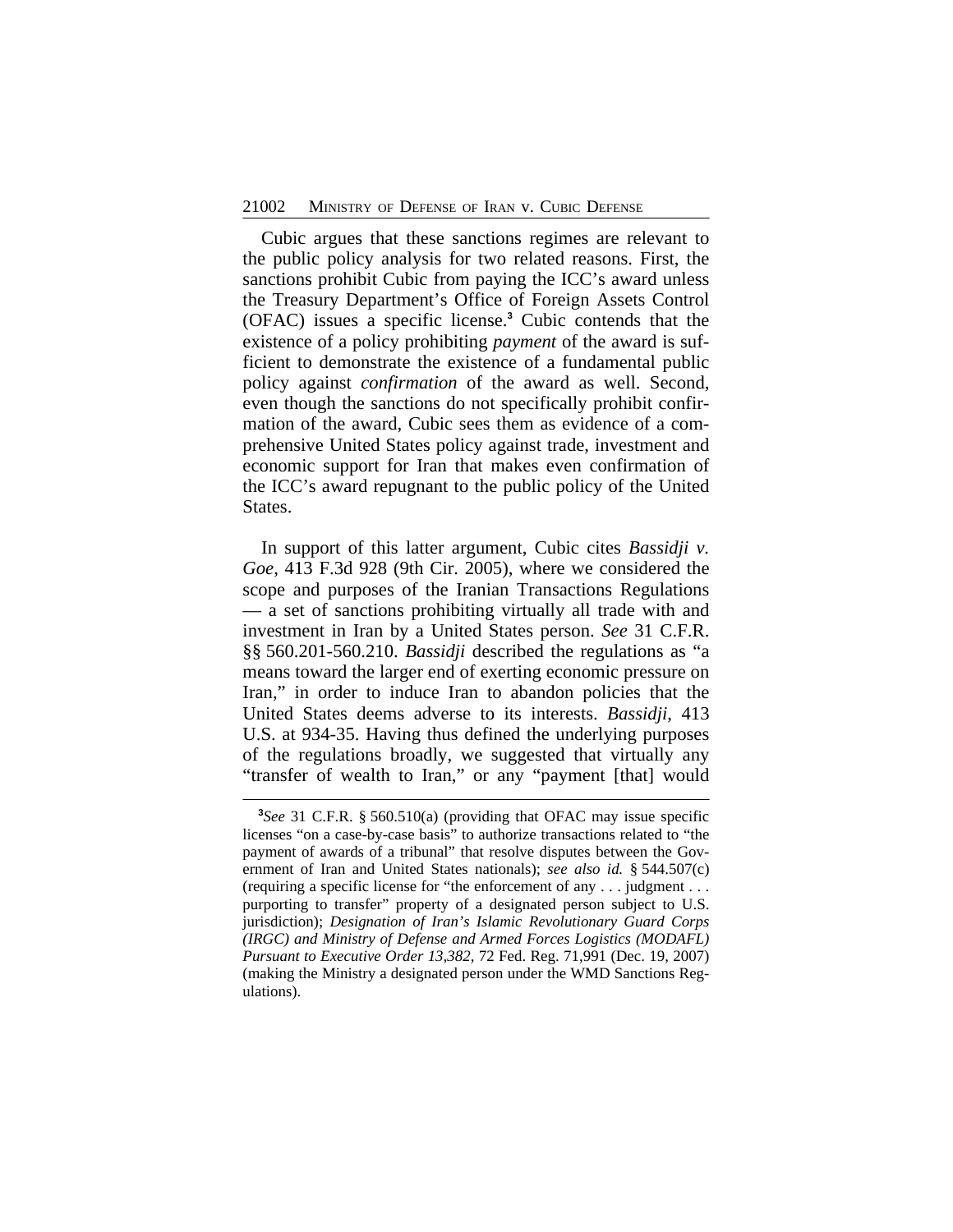provide funds to the Iranian economy," would violate the "fundamental purposes," if not necessarily the letter, of the regulations. *Id.* at 935, 939.

**3.**

We are not persuaded by Cubic's argument, which gives too little weight to this country's strong public policy in support of the recognition of foreign arbitration awards, and too much weight to the regulatory restrictions governing payment of the ICC's award. For the reasons that follow, we conclude that the Ministry, and the United States as amicus curiae, have the better argument.

**[5]** Our analysis begins with the strong public policy favoring confirmation of foreign arbitration awards. "The goal of the Convention, and the principal purpose underlying American adoption and implementation of it, was to encourage the recognition and enforcement of commercial arbitration agreements in international contracts and to unify the standards by which agreements to arbitrate are observed and arbitral awards are enforced in the signatory countries." *Scherk v. Alberto-Culver Co.*, 417 U.S. 506, 520 n.15 (1974). As we have said before, "[t]he public policy in favor of international arbitration is strong." *Ministry of Def. of the Islamic Republic of Iran v. Gould, Inc.*, 969 F.2d 764, 770 (9th Cir. 1992) (alteration in original) (quoting *Fotochrome, Inc. v. Copal Co.*, 517 F.2d 512, 516 (2d Cir. 1975)) (internal quotation marks omitted). To prevail, therefore, Cubic must demonstrate a countervailing public policy sufficient to overcome this strong policy favoring confirmation of the ICC's award. Cubic has not met that "substantial" burden. *Id.*

**[6]** First, although American relations with Iran are heavily regulated, the applicable sanctions regulations "do not preclude the confirmation of the ICC Award." Br. of the United States as Amicus Curiae 22. The Iranian Assets Control Regulations, which the United States adopted in response to the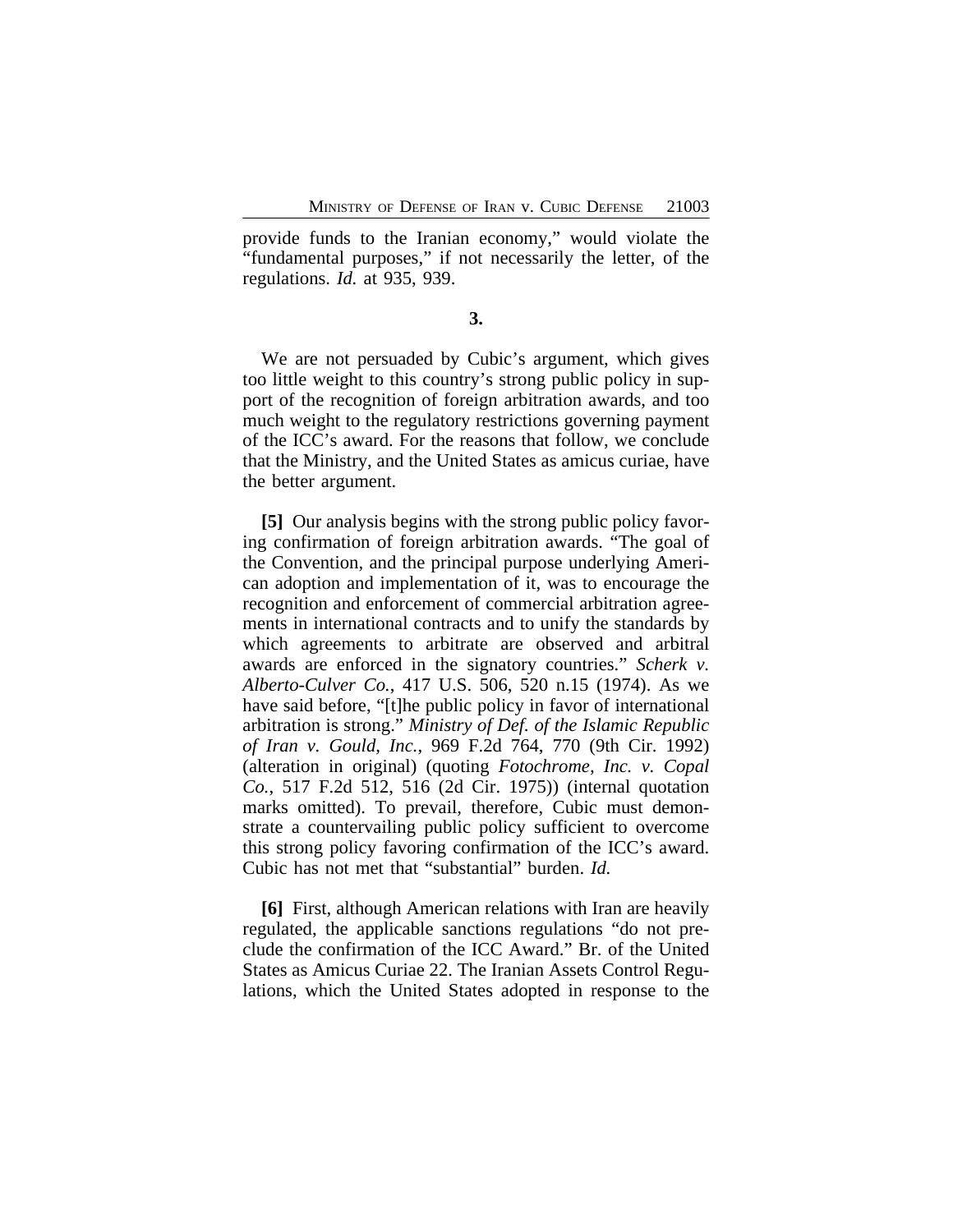seizure of American hostages in Tehran in 1979, block the transfer of certain property in which Iran has an interest. A general license, however, authorizes the transfer of property interests acquired after January 1981, *see* 31 C.F.R. § 535.579(a), and the Supreme Court has already held that Iran's interests in this case are covered by that general license. *See Ministry of Def. & Support for the Armed Forces of the Islamic Republic of Iran v. Elahi*, 556 U.S. 366, 129 S. Ct. 1732, 1739 (2009). The Iranian Assets Control Regulations accordingly do not prohibit payment, let alone confirmation, of the ICC award.

**[7]** The Iranian Transactions Regulations and the WMD Sanctions Regulations also permit confirmation of the award. As noted, each of these sets of sanctions independently prohibits *payment* of the ICC award without a specific license issued by OFAC. *See* 31 C.F.R. §§ 544.507(c), 560.510(a)(3). Neither regime, however, prohibits confirmation of the award.

**[8]** Second, although Cubic places great stock in the regulations' prohibition on payment (absent a license), there is a great deal of difference between payment and confirmation. *See* Br. of the United States as Amicus Curiae 22. Confirmation, standing alone, transfers no wealth to Iran. Thus, even if Cubic is correct that the United States has a fundamental public policy against economic support for the government of Iran, confirmation does not violate that policy. *See Nat'l Oil Corp. v. Libyan Sun Oil Co.*, 733 F. Supp. 800, 820 (D. Del. 1990) ("Although Sun Oil argues that confirmation of this award would mean that U.S. dollars would end up financing Qadhafi's terrorist exploits, the Court has already pointed out that the President is empowered to prevent any such transfer through the Libyan Sanctions Regulations.").

Third, the difference between confirmation and payment is accentuated when, as in this case, payment is subject to licensing rather than barred absolutely. We should not refuse to confirm an arbitration award because payment is prohibited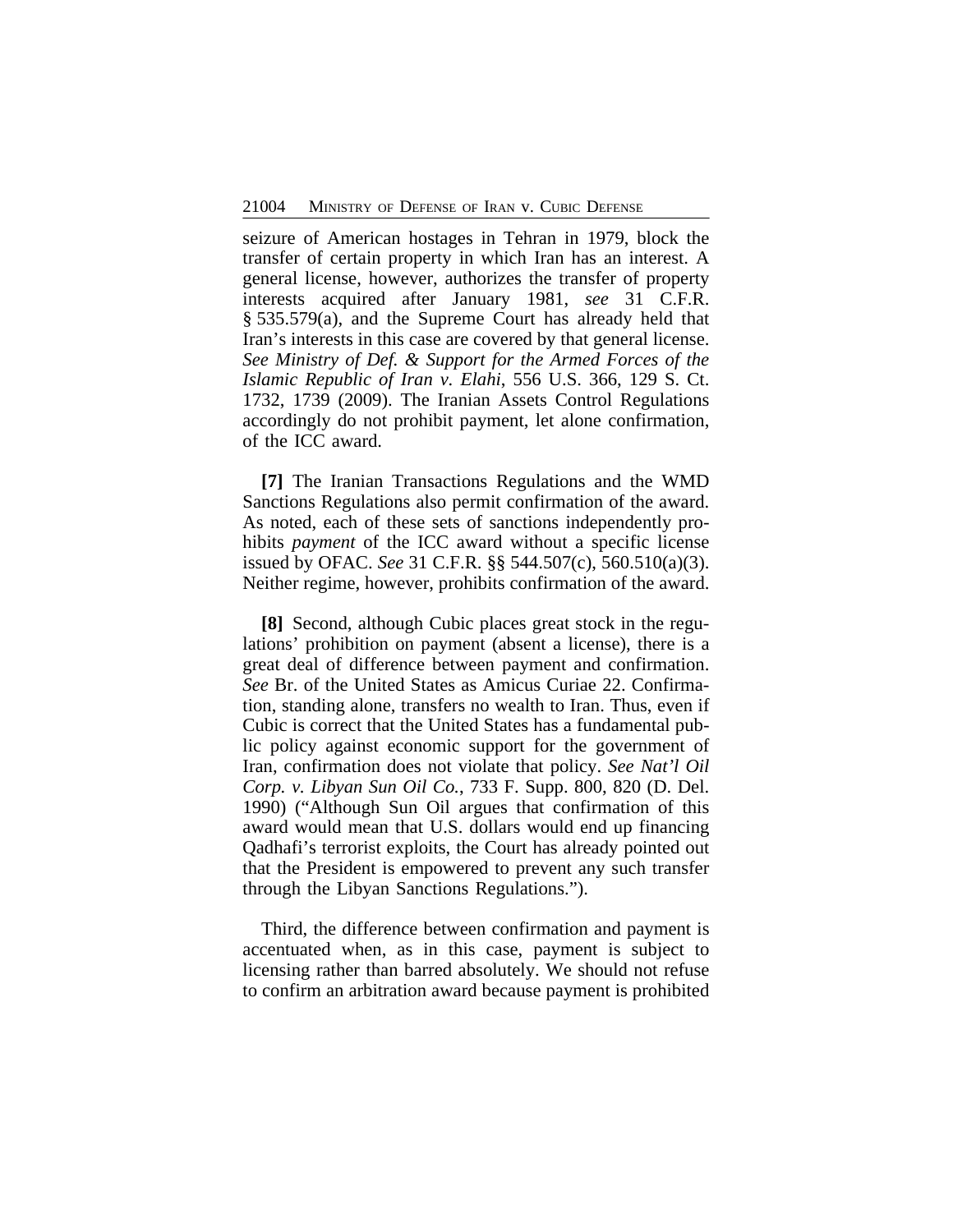when payment may in fact be authorized by the government's issuance of a specific license. According to the United States' brief, "[i]f this Court affirms the confirmation of the award, the Treasury Department can issue a license requiring Cubic to make any payment satisfying the judgment into a blocked account held in the Ministry's name by a U.S. financial institution." Br. of the United States as Amicus Curiae 3-4.**<sup>4</sup>** The possibility that OFAC could issue a license supports confirmation of the award. *Cf. Belship Navigation, Inc. v. Sealift, Inc.*, No. 95 CIV. 2748, 1995 WL 447656, at \*6 (S.D.N.Y. July 28, 1995) ("Any award that Belship might recover through arbitration would be placed in a 'blocked' interest bearing account until relations with Cuba improve to the point where the funds may be released to Belship. Allowing arbitration to proceed will hardly violate the United States' 'most basic notions of morality and justice.' ").

Fourth, the applicable regulations provide general licenses authorizing legal representation of Iran in legal proceedings in the United States relating to disputes between Iran and a United States national. *See* 31 C.F.R. § 544.507(a)(3) (authorizing "legal services to . . . persons whose . . . interests in property are blocked," for the "[i]nitiation and conduct of domestic U.S. legal . . . proceedings in defense of property interests subject to U.S. jurisdiction"); *id.* § 560.525(a)(3) (authorizing the provision of legal services for the "[i]nitiation and conduct of domestic United States legal . . . proceedings on behalf of the Government of Iran"). Although these regulations do not expressly authorize confirmation of foreign arbitration awards in favor of Iran, they show that legal proceedings to resolve disputes such as this one are, short of payment of a judgment, not in conflict with United States sanctions policy.

**<sup>4</sup>**The United States explains that OFAC may issue a license requiring Cubic to pay the award into an account where it would be used to offset any liability the United States may have to Iran in connection with ongoing proceedings in the Iran-U.S. Claims Tribunal regarding the Cubic contracts. *See* Br. of the United States as Amicus Curiae 15.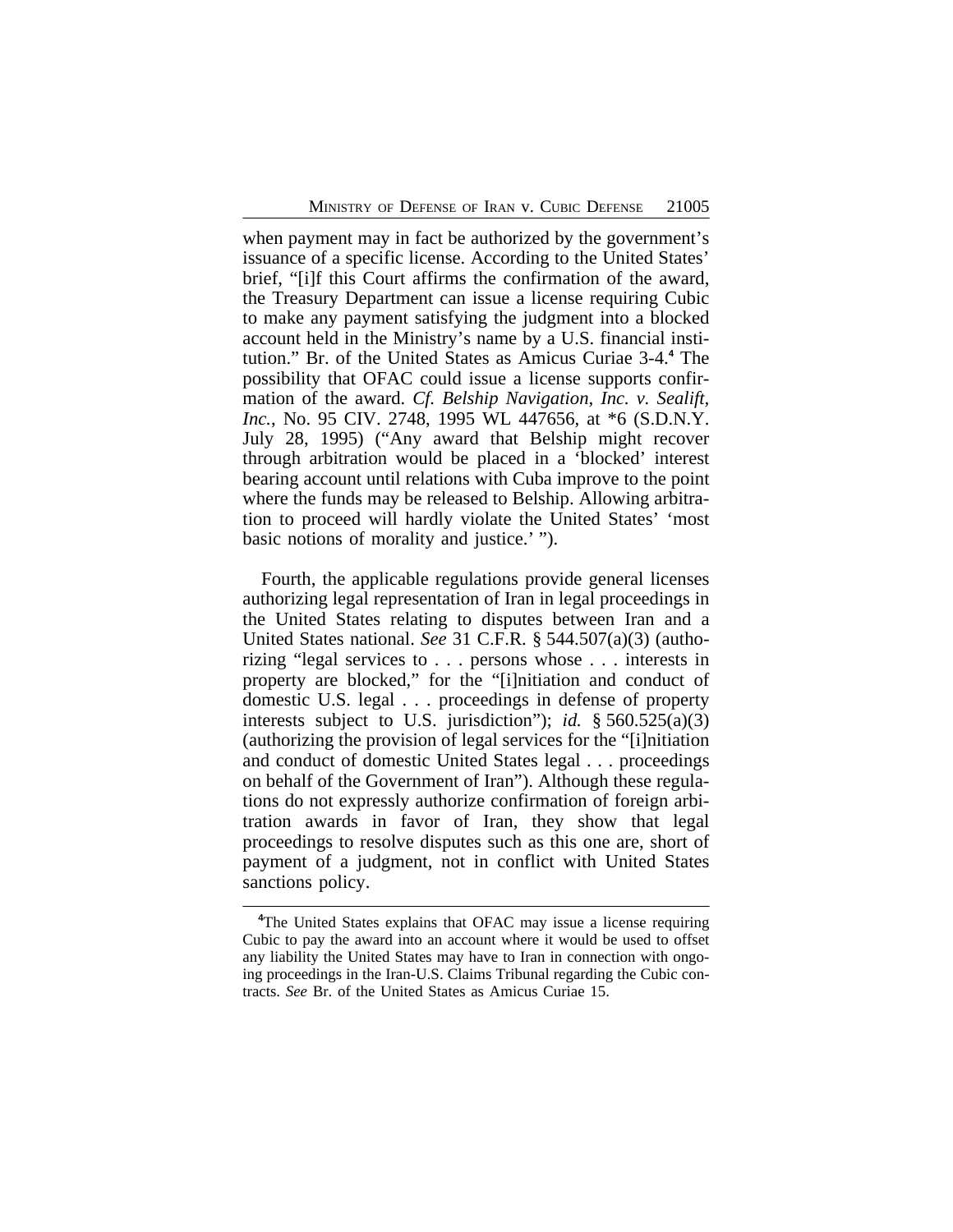**[9]** Finally, as noted, the United States as amicus curiae supports affirmance of the district court's confirmation of the ICC's award. An expression of national policy is not necessarily dispositive of the public policy issue under the Convention. *See Parsons & Whittemore*, 508 F.2d at 974 ("To read the public policy defense as a parochial device protective of national political interests would seriously undermine the Convention's utility."). Nonetheless, given Cubic's invocation of our country's fraught relationship with Iran as expressed through various trade sanctions, the government's confirmation that the ICC's award comports with the national and foreign policy of the United States is entitled to great weight. *Cf. Nat'l Oil Corp.*, 733 F. Supp. at 820 ("Given [that the current Administration has given Libya permission to bring this action], this Court simply cannot conclude that to confirm a validly obtained, foreign arbitral award in favor of the Libyan Government would violate the United States' 'most basic notions of morality and justice.' ").

**[10]** For these reasons, we hold that confirmation of the ICC's award is not contrary to the public policy of the United States under Article V(2)(b) of the New York Convention. Cubic has not identified a public policy sufficient to overcome the strong federal policy in favor of recognizing foreign arbitration awards. *See* Br. of the United States as Amicus Curiae 21.

Cubic argues in the alternative that confirmation of the ICC's award is contrary to the public policy of the United States because "affirmance of the judgment would put Cubic in the nightmare position of being subject to an apparently enforceable judgment when Cubic and any of its involved agents would commit crimes by paying or allowing payment." Supplemental Br. of Cubic Def. Sys. 4.**<sup>5</sup>** Cubic asserts that

**<sup>5</sup>**Violations of the Iranian Transactions Regulations and WMD Sanctions Regulations are subject to both civil and criminal penalties. *See* 50 U.S.C. § 1705; 31 C.F.R. §§ 544.701(a), 560.701(a).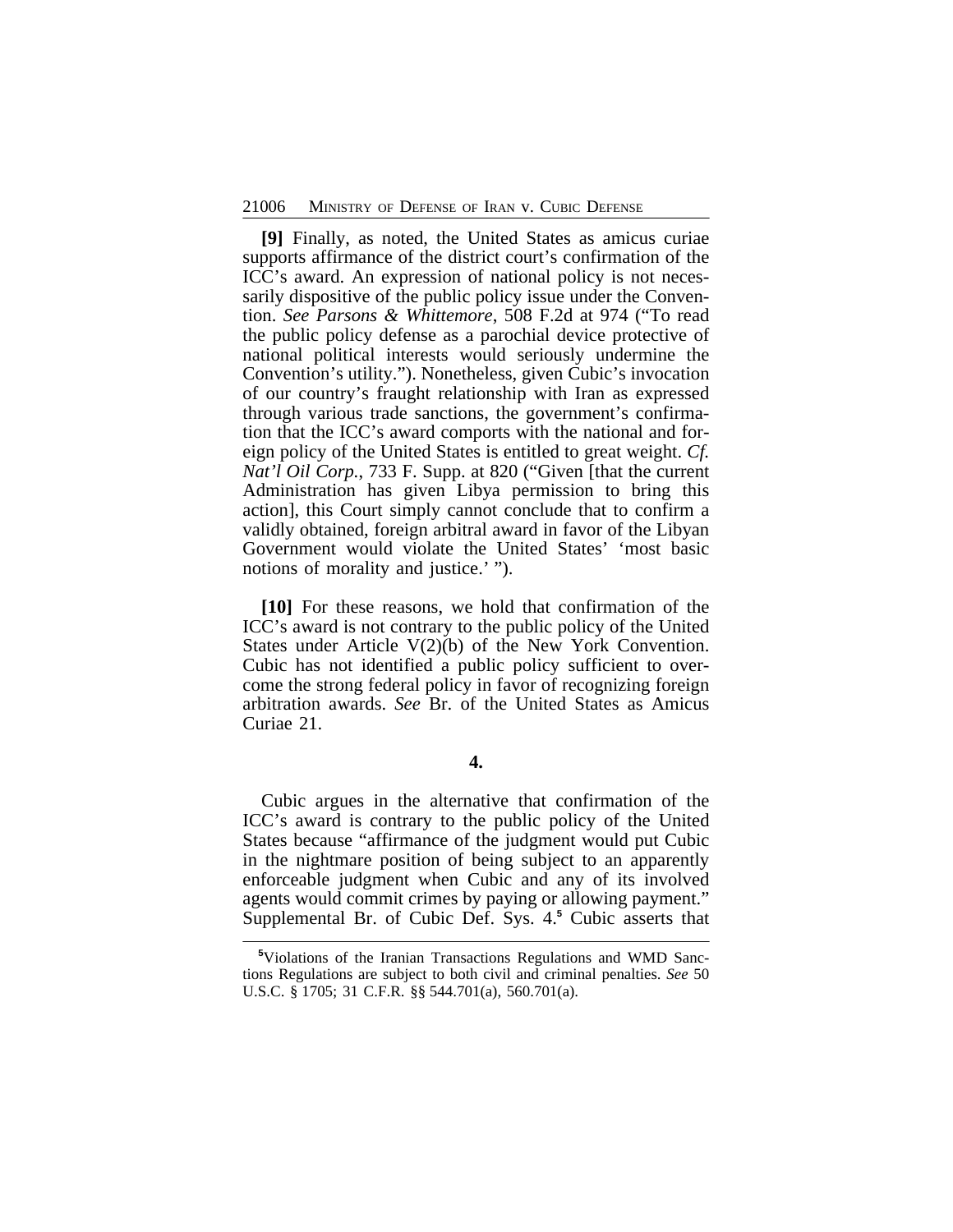"the mere existence of an unstayed judgment may threaten the existence of the judgment debtor, e.g., by violating covenants in core financing agreements." *Id.* at 9.

There has, however, been no showing that the judgment is unpayable; OFAC has discretion to issue a specific license, and may do so. In any event, were a court to confirm an unpayable arbitration award, we presume the affected party could seek a stay of execution of judgment, avoiding the "nightmare" Cubic fears. As a general matter, a "stay of execution is proper upon a showing that an immediate enforcement of the judgment will result in unnecessary hardship to the judgment debtor." 30 Am. Jur. 2d *Executions* § 314 (2011); *see also* 33 C.J.S. *Executions* § 252 (2011) ("A court may grant a stay in the furtherance of justice whenever it would be unjust to further execute or enforce the judgment, or where, although it is proper to enforce the judgment, there is good reason why execution should be postponed." (footnote omitted)); *cf. Hewlett-Packard Co., Inc. v. Berg*, 61 F.3d 101, 105-06 (1st Cir. 1995) (holding that a district court has discretion, in an action under the New York Convention, to stay confirmation of an arbitration award for prudential reasons). Cubic's argument is therefore unpersuasive.

#### **B.**

**[11]** Cubic's argument that the ICC award has not become binding on the parties is similarly without merit. Under Article  $V(1)(e)$  of the Convention:

Recognition and enforcement of the award may be refused, at the request of the party against whom it is invoked, only if that party furnishes to the competent authority where the recognition and enforcement is sought, proof that . . . (e) The award has not yet become binding on the parties, or has been set aside or suspended by a competent authority of the country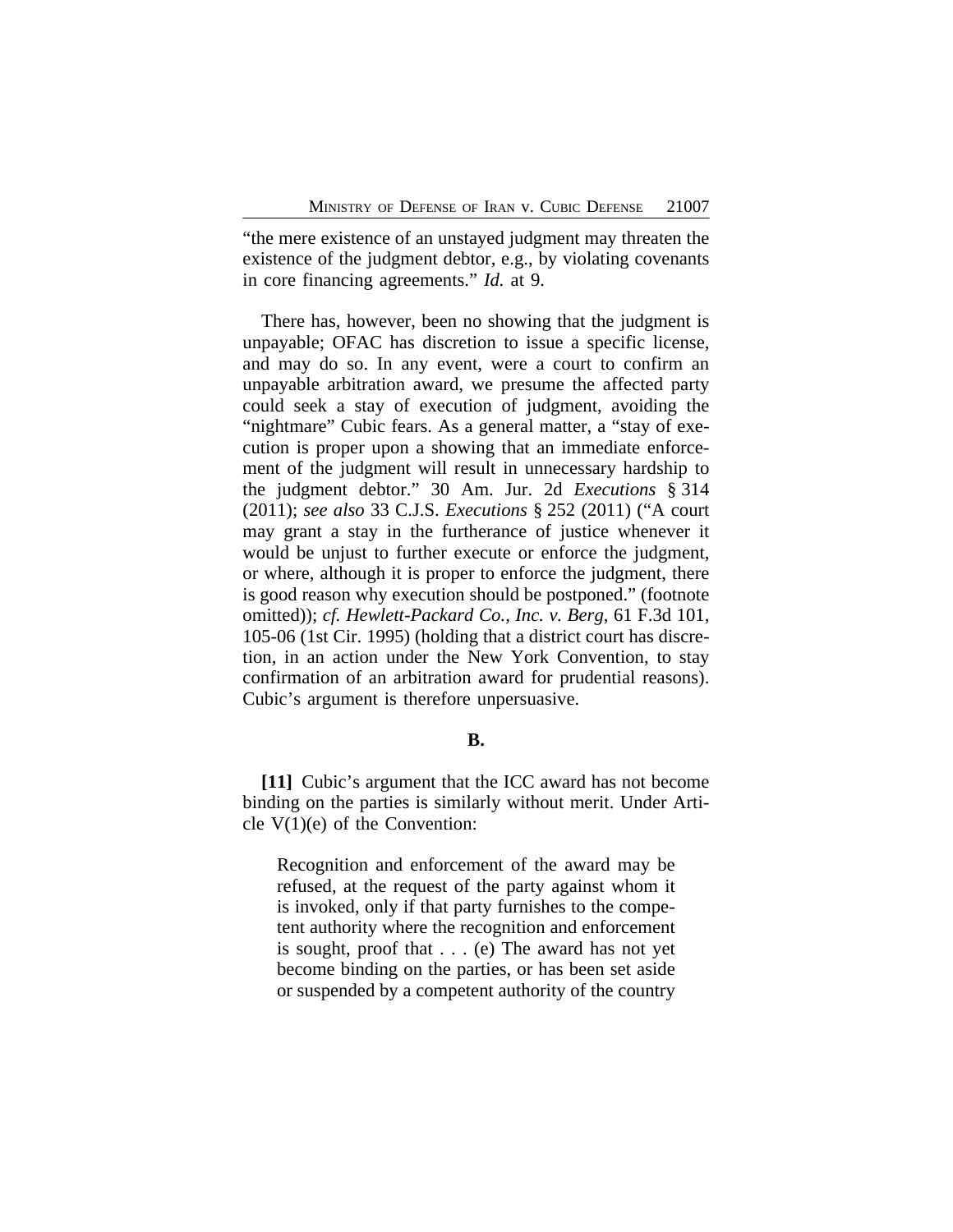in which, or under the law of which, that award was made.

N.Y. Convention, art. V(1). This defense may be invoked when an action to confirm or enforce an arbitration award is filed before the award has become final. *See Publicis Commc'n v. True N. Commc'ns, Inc.*, 206 F.3d 725, 728 (7th Cir. 2000). An arbitration award becomes binding when "no further recourse may be had to another arbitral tribunal (that is, an appeals tribunal)." *Fertilizer Corp. of India v. IDI Mgmt., Inc.*, 517 F. Supp. 948, 958 (S.D. Ohio 1981) (quoting G. Aksen, *American Arbitration Accession Arrives in the Age of Aquarius: United States Implements United Nations Convention on the Recognition and Enforcement of Foreign Arbitral Awards*, 3 Sw. U. L. Rev. 1, 11 (1971)) (internal quotation marks omitted). Cubic does not dispute that all arbitration appeals have been exhausted here. The award has thus "become binding," and Article V(1)(e) does not apply.**<sup>6</sup>**

**[12]** In sum, neither the public policy defense nor the finality defense applies. The district court thus properly granted the Ministry's petition for confirmation of the ICC's award.

## **II.**

**[13]** Cubic contends the district court's judgment is not a "money judgment" — and thus is not subject to postjudgment

**<sup>6</sup>**Cubic argues that the award was not binding at the time of the district court's decision because (a) the award had not yet been confirmed, (b) an unconfirmed award has the legal effect of a contract between the parties, (c) a party's performance under a contract can be excused when performance has become impracticable and (d) performance is impracticable here because it is prohibited by "a domestic or foreign governmental regulation" in the form of U.S. regulations barring the payment of the award to Iran without a specific license. Restatement (Second) of Contracts § 264 (1981). This argument rests on a misunderstanding of Article V(1)(e), which imposes a finality requirement rather than incorporating common law excuses for nonperformance of a contract.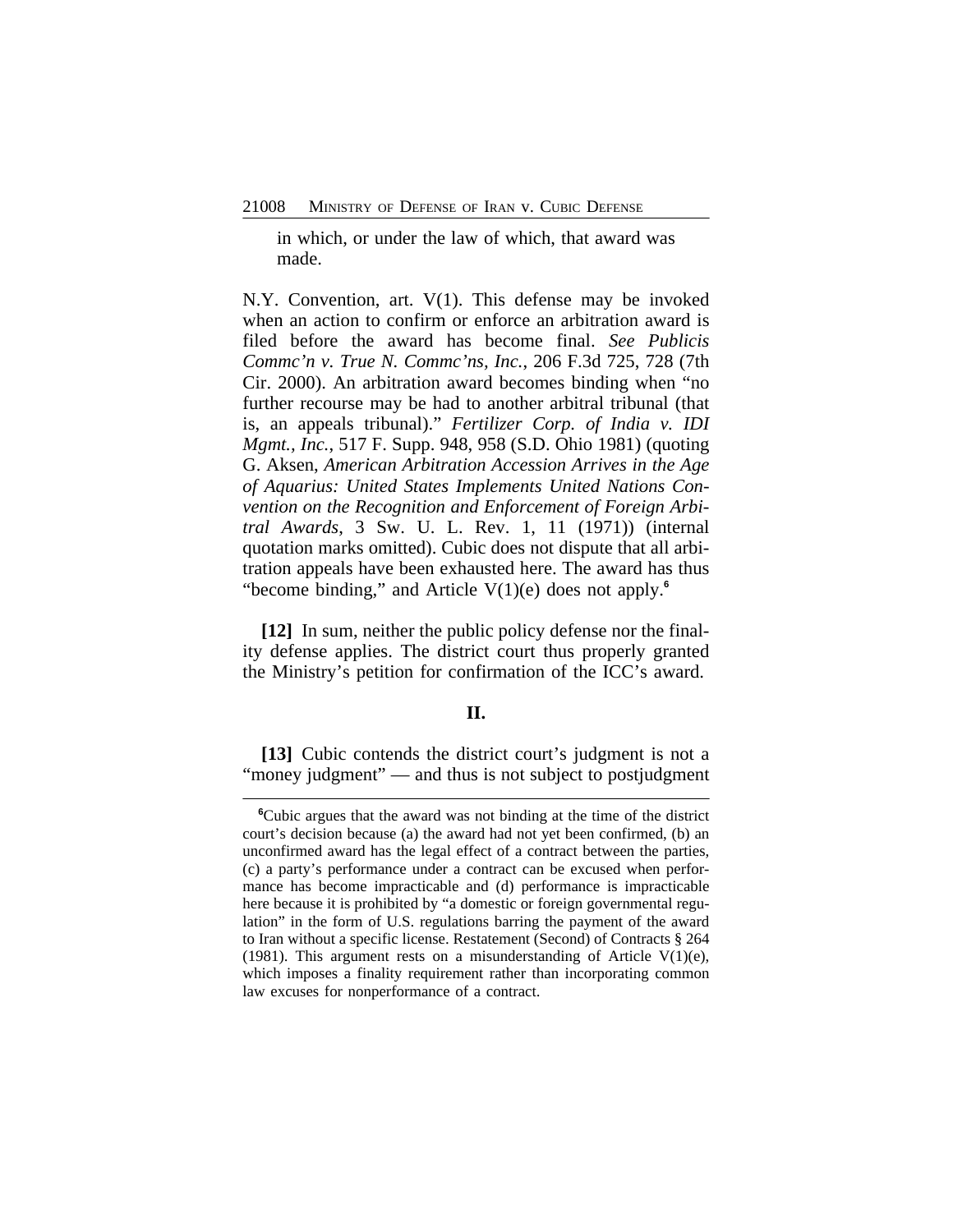interest — because it does not specify the dollar amount of the arbitration award.**<sup>7</sup>** The governing statute provides that "[i]nterest shall be allowed on any money judgment in a civil case recovered in a district court." 28 U.S.C. § 1961(a). We have not previously defined the term "money judgment." The Third Circuit has done so, however, and we find its definition persuasive.

**[14]** Under this definition, a money judgment consists of two elements: "(1) an identification of the parties for and against whom judgment is being entered, and (2) a *definite* and *certain* designation of the amount which plaintiff is owed by defendant." *Penn Terra Ltd. v. Dep't of Envtl. Res.*, 733 F.2d 267, 275 (3d Cir. 1984) (defining the term "money judgment" for purposes of former Bankruptcy Code § 362(b)(5)); *see also Eaves v. Cnty. of Cape May*, 239 F.3d 527, 533 (3d Cir. 2001) (extending *Penn Terra*'s definition to § 1961(a)); *cf. In re Haugen*, 998 F.2d 1442, 1448 (8th Cir. 1993) (employing a similar definition).

**[15]** In *EEOC v. Gurnee Inns, Inc.*, 956 F.2d 146 (7th Cir. 1992), the district court ordered the defendant to pay specified sums to a number of employees, "less appropriate payroll deductions." *Id.* at 147. The Seventh Circuit rejected the defendant's argument that this was not a money judgment, stating: "the awards did not lose their character as sums certain simply because they were subject to the mechanical task of computing the payroll deductions." *Id.* at 149. Here, although the judgment does not spell out the amount of the ICC's award, a definite and certain designation of the amount that Cubic owes the Ministry is readily discernible by looking to the arbitration award itself. As the district court recognized, the ICC ordered "Cubic to pay Iran \$2,808,591 with simple

<sup>&</sup>lt;sup>7</sup>The judgment merely confirmed the arbitration award — stating "IT IS ORDERED AND ADJUDGED plaintiff 's petition to confirm foreign arbitral award is granted." It does not specify the dollar amount of the award.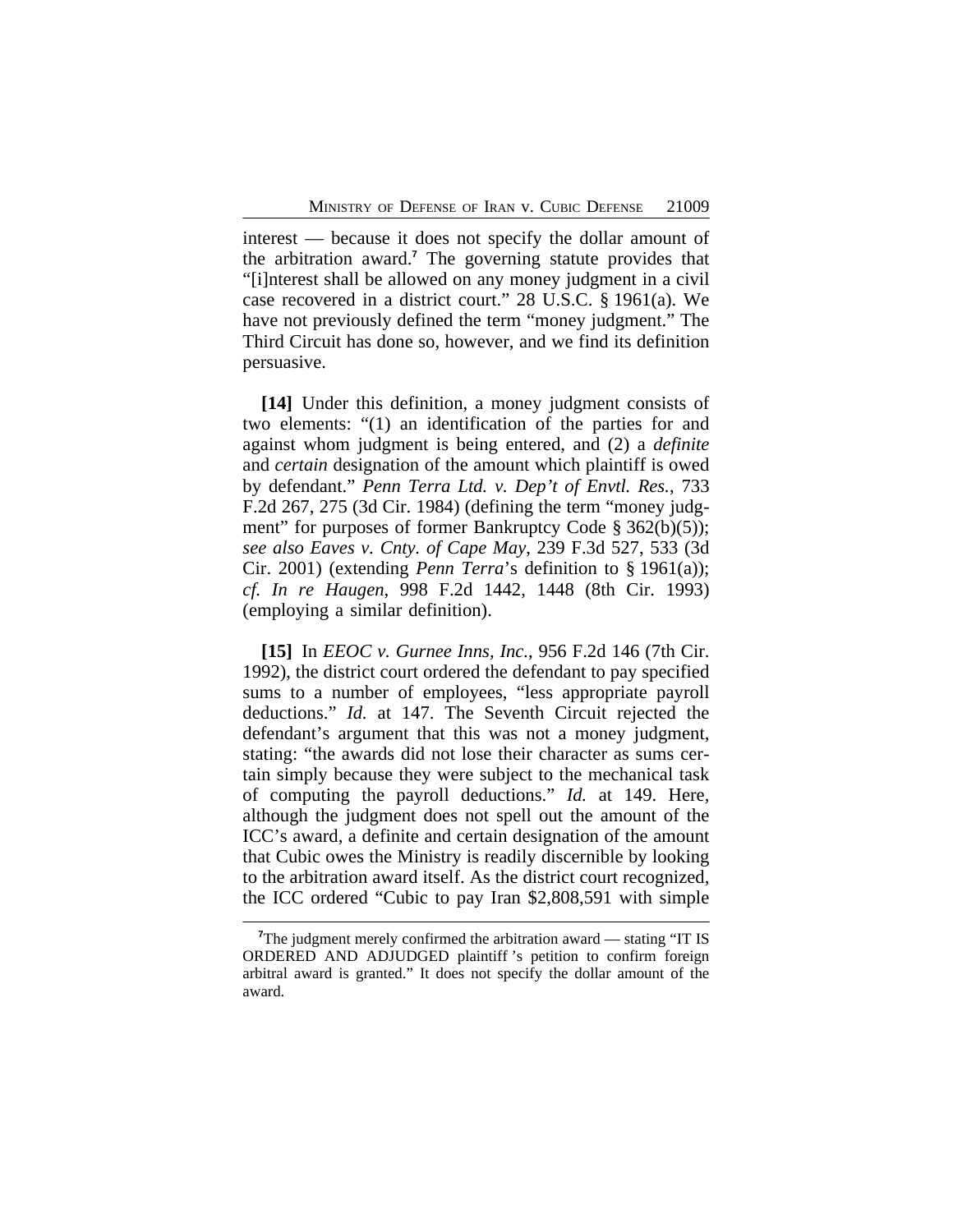interest of 12% per annum from September 24, 1991 until May 5, 1997," and "to reimburse Iran \$60,000 which was advanced by Iran" for the costs of arbitration. The district court confirmed this award without modification. The judgment therefore satisfies both elements of a money judgment.

**[16]** Cubic argues in the alternative that postjudgment interest should be tolled because Cubic has been prevented, through no fault of its own, from paying the judgment after it was confirmed by the district court. This argument is foreclosed by the plain language of § 1961, which provides that "[i]nterest *shall* be allowed on any money judgment in a civil case recovered in a district court." 28 U.S.C. § 1961(a) (emphasis added). This language is mandatory, not discretionary. *See Air Separation, Inc. v. Underwriters at Lloyd's of London*, 45 F.3d 288, 290 (9th Cir. 1995). The Ministry is therefore entitled to postjudgment interest.

#### **III.**

In its cross appeal, the Ministry argues that the district court abused its discretion by denying the Ministry's motion for post-award, prejudgment interest covering the period following the ICC's final award in May 1997. The district court concluded it lacked authority to award prejudgment interest:

According to the Ninth Circuit, a district court's "review of a foreign arbitration award is quite circumscribed," and, the district court has "little discretion." *Ministry of Defense of the Islamic Republic of Iran v. Gould*, 969 F.2d 764, 770 (9th Cir. 1992). The Convention does not provide for the award of interest by a district court, but rather only provides for the confirmation of the arbitral award. In this case, the Award does provide for some pre-judgment interest, and it is that which this Court confirmed. However, Iran can point to no binding authority under which this Court would be authorized to award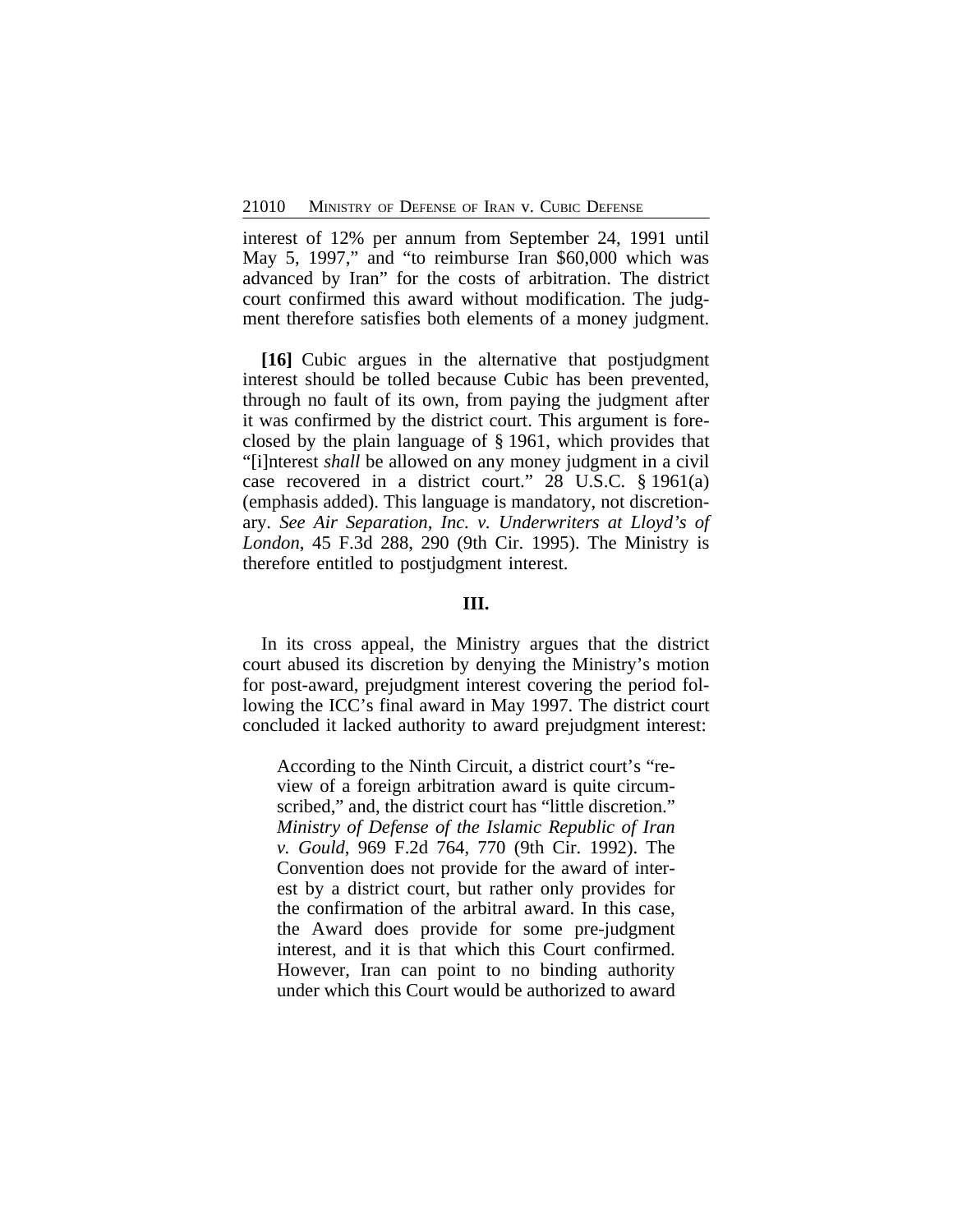interest in addition to that already awarded by the ICC. Neither the Convention, Congress' implementation of that Convention under 9 U.S.C. § [§ ] 200- 208, nor binding case law authorize[s] the award of pre-judgment interest by a district court reviewing an arbitral award under the Convention.

We agree with the Ministry that the district court erred.

**[17]** The Second and Eleventh Circuits have held that postaward, prejudgment interest is available in an action to confirm an arbitration award under the New York Convention. *See Indus. Risk Insurers v. M.A.N. Gutehoffnungshutte GmbH*, 141 F.3d 1434, 1446-47 (11th Cir. 1998); *Waterside Ocean Navigation Co. v. Int'l Navigation Ltd.*, 737 F.2d 150, 153-54 (2d Cir. 1984).**<sup>8</sup>** We find their reasoning persuasive.

First, "[w]hether to award prejudgment interest in cases arising under federal law has in the absence of a statutory directive been placed in the sound discretion of the district courts." *Waterside Ocean Navigation*, 737 F.2d at 153 (alteration in original) (quoting *Lodges 743 & 1746, Int'l Ass'n of Machinists v. United Aircraft Corp.*, 534 F.2d 422, 446 (2d Cir. 1975)) (internal quotation marks omitted); *see also Frank Music Corp. v. Metro-Goldwyn-Mayer Inc.*, 886 F.2d 1545, 1550 (9th Cir. 1989) ("[C]ourts may allow prejudgment interest even though the governing statute is silent."). This general rule reflects the widely accepted, remedial purpose of prejudgment interest — which is to "compensat[e] the injured party for the loss of the use of money he would otherwise have had." *Frank Music*, 886 F.2d at 1550.

Second, nothing in the federal statutes implementing the Convention, or in the Convention itself, reveals any intention on the part of Congress or the contracting states to preclude post-award, prejudgment interest. "[T]he Convention is silent

**<sup>8</sup>**We are not aware of any contrary authority.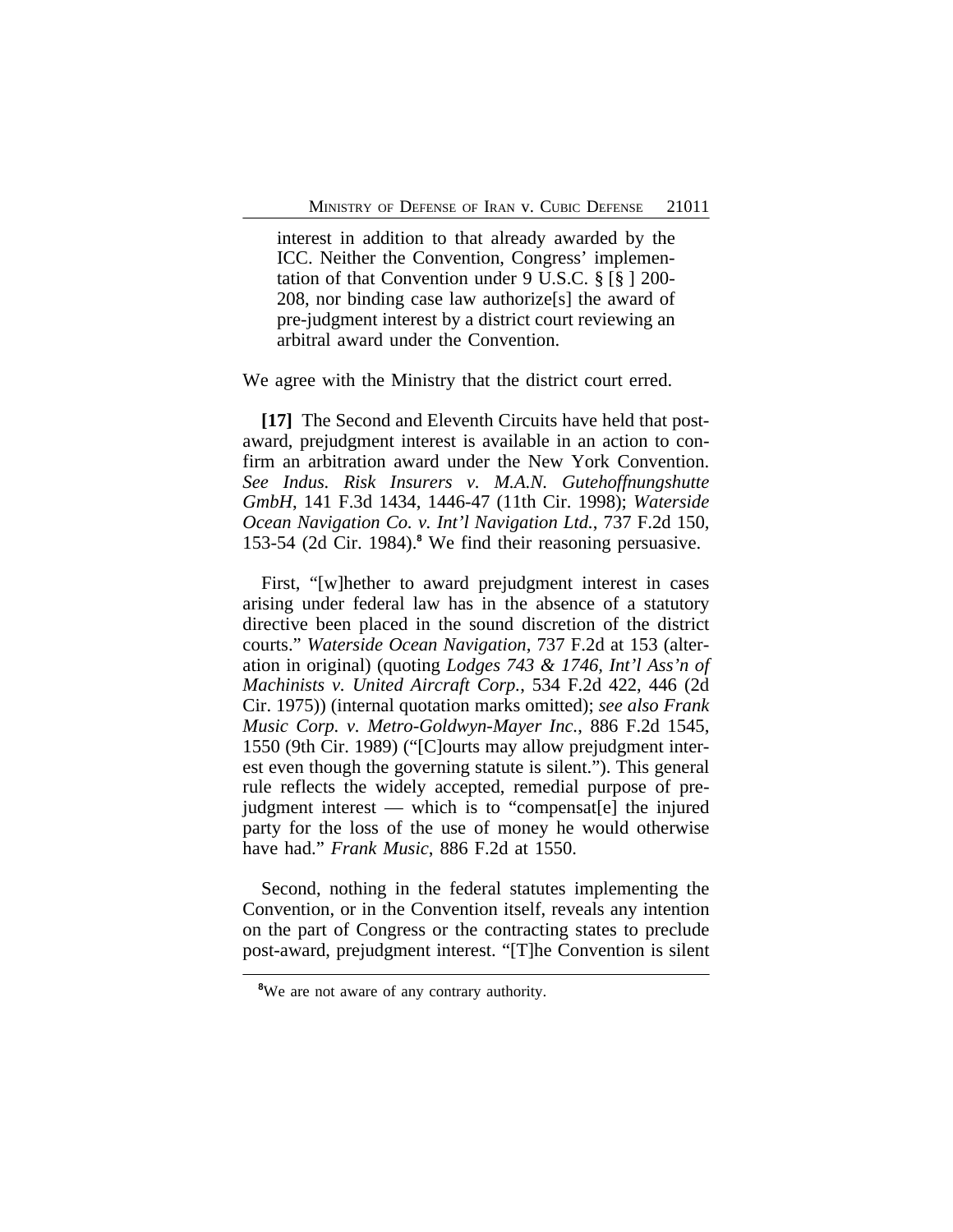on the question of pre-judgment interest." *Waterside Ocean Navigation*, 737 F.2d at 154.

Third, although a court's review of an arbitration award is limited, nothing in the Convention or the implementing statutes restricts the court's jurisdiction over collateral issues such as prejudgment interest. To be sure, a court's review of the award itself is minimal: the Convention requires a court to "confirm the award unless it finds one of the grounds for refusal or deferral of recognition or enforcement of the award specified in the said Convention." 9 U.S.C. § 207. Judicial review *of the award* is therefore " 'quite circumscribed' " — "[r]ather than review the merits of the underlying arbitration, we review de novo only whether the party established a defense under the Convention." *China Nat'l Metal Prods. Imp./Exp. Co. v. Apex Digital, Inc.*, 379 F.3d 796, 799 (9th Cir. 2004) (quoting *Gould*, 969 F.2d at 770). Actions under the Convention, however, "arise under the laws and treaties of the United States." 9 U.S.C. § 203. Thus, as in other federal question cases, whether to award prejudgment interest falls within the district court's discretion.

Fourth, in the absence of authority to grant post-award, prejudgment interest, the losing party in the arbitration has "an incentive . . . to withhold payment" — a result contrary to the purposes of the Convention. *Nat'l Oil Corp.*, 733 F. Supp. at 821.

**[18]** For these reasons, we hold that federal law allows a district court to award post-award, prejudgment interest in actions under the New York Convention.

The district court's discretion to award prejudgment interest, of course, must be exercised in a manner consistent with the underlying arbitration award. A court may not award prejudgment interest when the arbitration tribunal has determined that such interest is not available. Here, however, the ICC awarded pre-award interest from 1991 through the date of the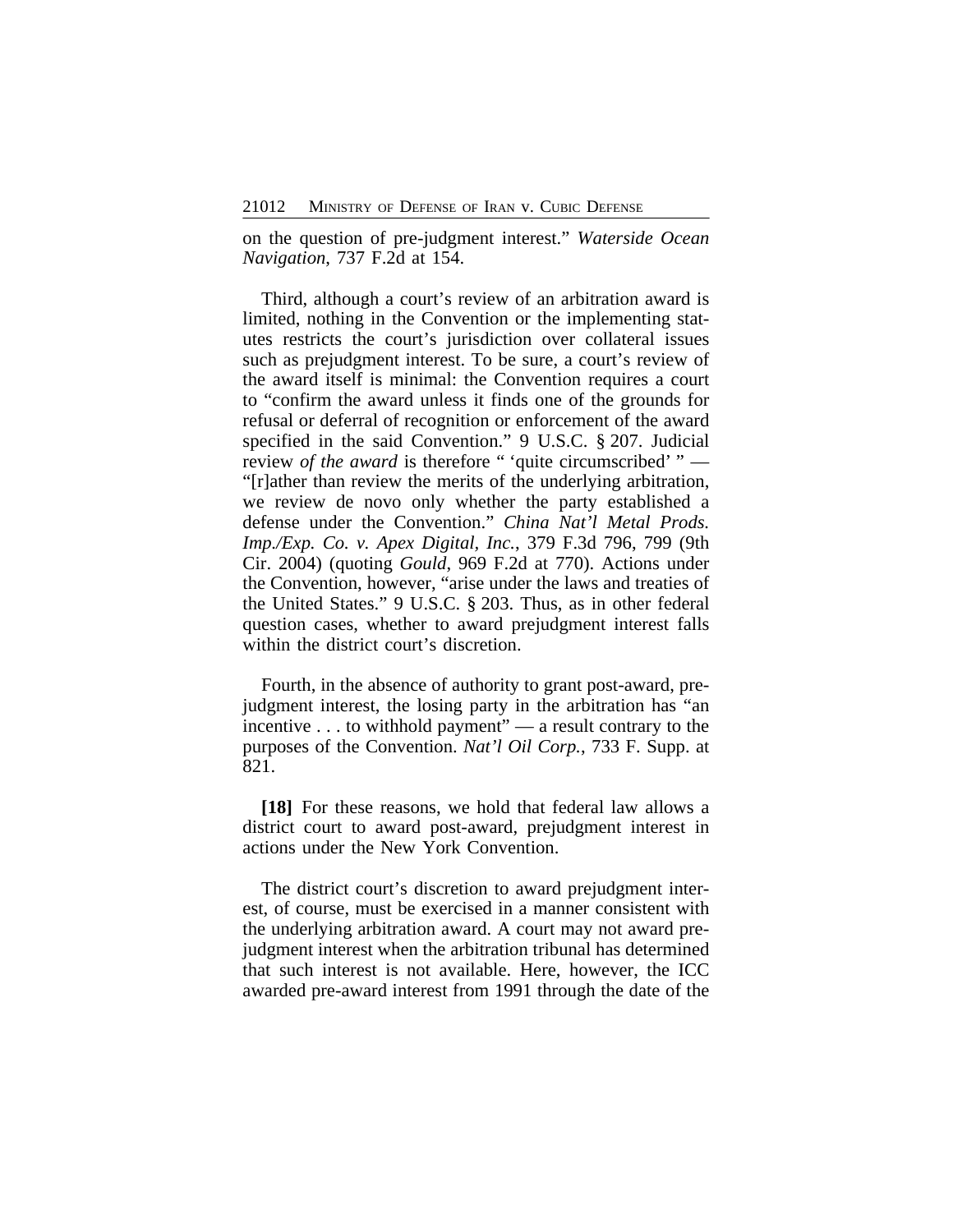ICC's final award in May 1997, and was silent on whether the Ministry should recover post-award interest. The ICC therefore left this matter unresolved.

**[19]** Accordingly, we vacate the district court's denial of the Ministry's motion for prejudgment interest and remand for a determination whether, under the circumstances of this case, the Ministry is entitled to post-award, prejudgment interest. We express no opinion as to whether interest should be required or, if so, at what rate.

## **IV.**

The Ministry also argues that the district court abused its discretion when it denied the Ministry's motion for attorney's fees based on what it contends was Cubic's wilful bad faith in failing to abide by the ICC's award.

As in the case of prejudgment interest, the district court denied the request for attorney's fees because it concluded that it lacked the authority to award them. The court noted that the Federal Rules of Civil Procedure require a motion for attorney's fees to "specify the judgment and the statute, rule, or other grounds entitling the movant to the award." Fed. R. Civ. P. 54(d)(2). The court recognized that case law permits an award of attorney's fees in a proceeding to confirm a *domestic* arbitration award, but said that "[n]either the Convention, Congress' implementation of that Convention under 9 U.S.C. § [§ ] 200-208, nor binding case law, authorize[s] the award of attorney's fees by a district court reviewing an arbitral award under the Convention."

**[20]** It is well settled, however, that even absent express statutory authority, federal courts have authority to award attorney's fees when the losing party has acted in bad faith, vexatiously, wantonly or for oppressive reasons. *See Int'l Union of Petroleum & Indus. Workers v. W. Indus. Maint., Inc.*, 707 F.2d 425, 428 (9th Cir. 1983). "[A]n unjustified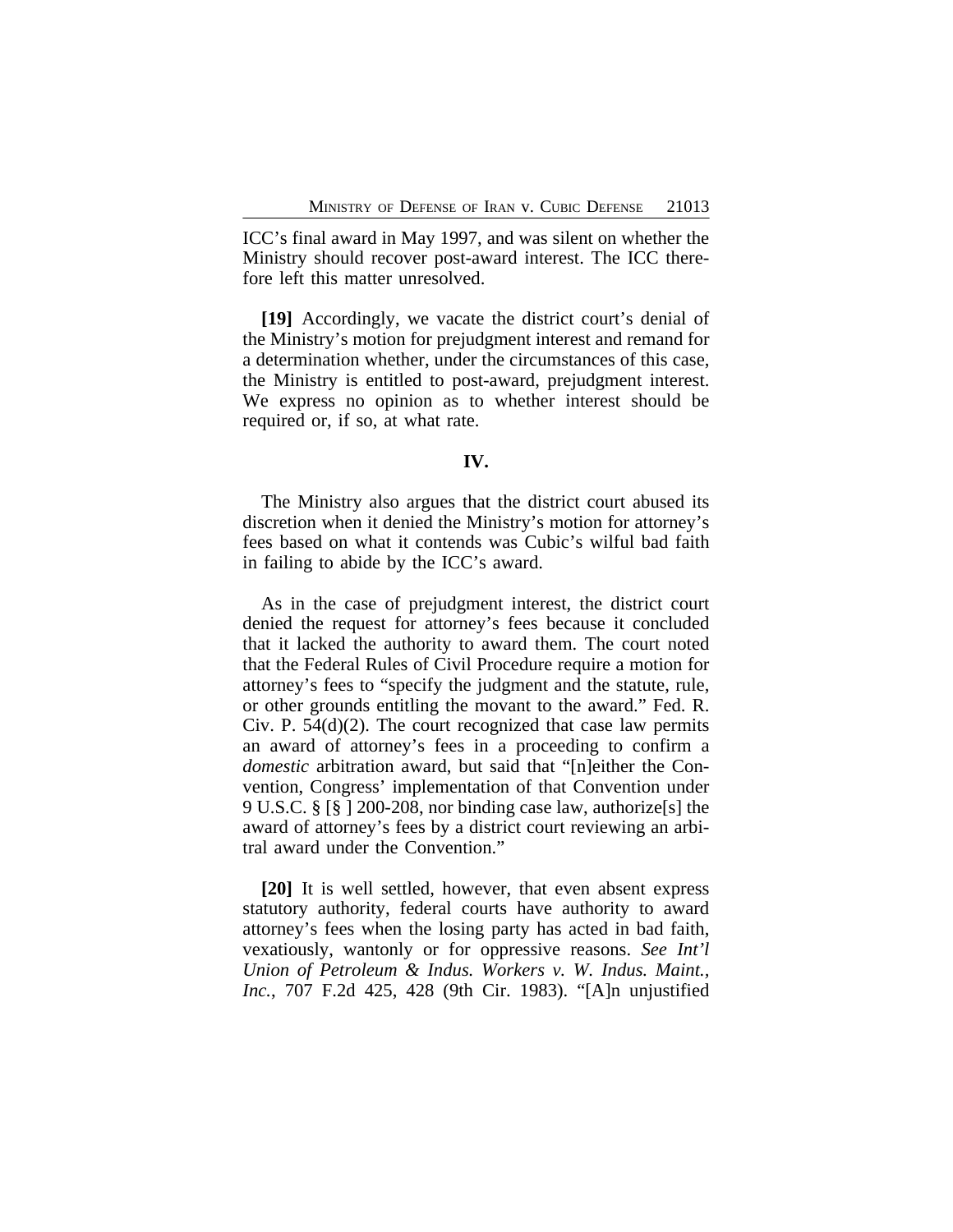refusal to abide by an arbitrator's award," moreover, "may equate an act taken in bad faith, vexatiously or for oppressive reasons." *Sheet Metal Workers' Int'l Ass'n Local Union No. 359 v. Madison Indus., Inc.*, 84 F.3d 1186, 1192 (9th Cir. 1996) (alteration in original) (quoting *Int'l Union of Petroleum & Indus. Workers*, 707 F.2d at 428) (internal quotation marks omitted). Nothing in the New York Convention, or the federal statutes implementing it, expressly or impliedly negates this authority. As we have noted, actions under the Convention "arise under the laws and treaties of the United States." 9 U.S.C. § 203. Accordingly, we hold that federal law permits an award of attorney's fees in an action under the Convention, as it does in other federal question cases.**<sup>9</sup>**

**[21]** Because the district court did not believe it had such authority, it did not address the Ministry's allegations that Cubic unjustifiably refused to abide by the ICC's award. As in the case of prejudgment interest, we remand the request for attorney's fees to the district court for appropriate proceedings. We express no opinion as to whether such fees are warranted.

### **CONCLUSION**

We affirm the district court's confirmation of the ICC's award. We hold that the district court's judgment is subject to postjudgment interest. We vacate denial of the Ministry's motion for post-award, prejudgment interest and attorney's fees, and remand for reconsideration of the Ministry's motion.

**<sup>9</sup>**Cubic argues in the alternative that even if attorney's fees can be awarded in an action to confirm an international arbitration award, fees should not be awarded here because the ICC declined to award attorney's fees. The ICC, applying the loser-pays provision in the parties' contracts, did not award fees because there was no prevailing party in the arbitration proceedings. The ICC did not address whether fees could be awarded in a future confirmation proceeding based on an alleged unjustified failure by one party to abide by the terms of the award. Cubic's argument is therefore without merit.